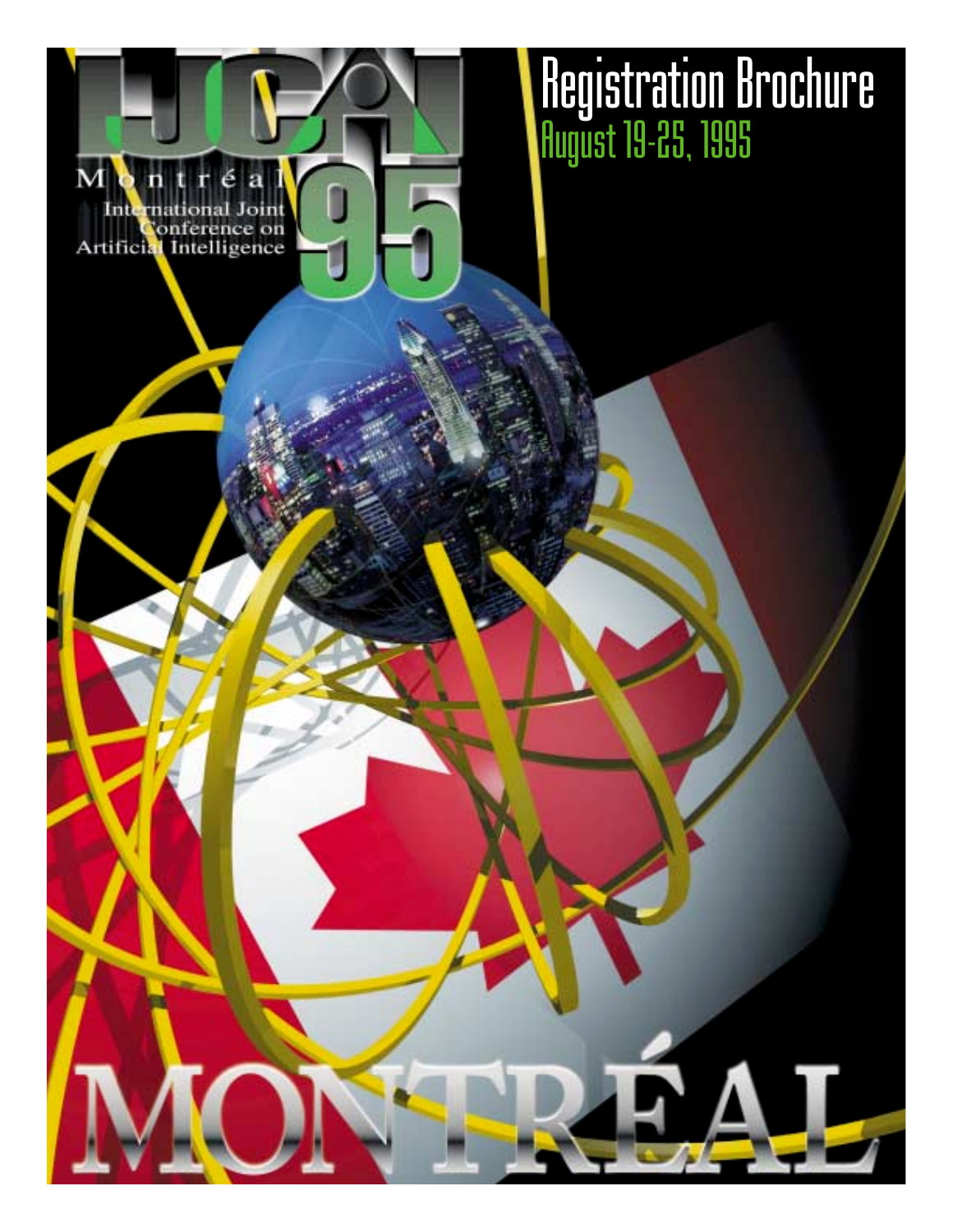### **Introduction**

IJCAI-95, the Fourteenth International Joint Conference on Artificial Intelligence, is sponsored by the International Joint Conferences on Artificial Intelligence, Inc. (IJCAII), the American Association for Artificial Intelligence (AAAI), and the Canadian Society for Computational Studies of Intelligence/Société Canadienne pour l'Étude de Intelligence par Ordinateur (CSCSI/SCEIO).

IJCAII sponsors biennial conferences on artificial intelligence, which are the main forums for presenting AI research results to the international AI community. Previous conference sites were Washington D.C., USA (1969), London, England (1971), Stanford, California, USA (1973), Tbilisi, Georgia, USSR (1975), Cambridge, Massachusetts, USA (1977), Tokyo, Japan (1979), Vancouver, British Columbia, Canada (1981), Karlsruhe, Germany (1983), Los Angeles, California, USA (1985), Milan, Italy (1987), Detroit, Michigan, USA (1989), Sydney, Australia (1991), and Chambery, Savoie, France (1983). Future conferences are scheduled for Yokohama, Japan (1997) and Stockholm, Sweden (1999).

### Corporate Sponsorship

IJCAI-95 gratefully acknowledges the generous contributions of the following corporations and organizations:

Centre de recherche informatique de Montréal (CRIM) Centre de recherche industriel du Québec (CRIQ) CAE Electronics Ltd Groupe DMR Inc. Government of Canada IBM Canada Institut de recherche en energie du Québec (IREQ) Precarn Associates Tourisme Québec

### IJCAI-95 Conference Committee

**Conference Chair:** C. Raymond Perrault, SRI International (USA)

**Program Chair:** Chris S. Mellish, University of Edinburgh (UK)

**National Committee Chair:**  Renato de Mori, McGill University (Canada)

**Secretary-Tresurer:** Ronald J. Brachman, AT&T Bell Laboratories (USA)

#### **Advisory Committee:**

Piero P. Bonissone, General Electric CRD (USA) Koichi Furukawa, Technology Research Center (Japan) Janice Glasgow, Queen's University (Canada) Leslie Pack Kaelbling, Brown University (USA) Hiroaki Kitano, Sony Computer Science Laboratory (Japan) Jean-Pierre Laurent, Université de Savoie (France) Erik Sandewall, Linköping University (Sweden) Vadim Stefanuk, Russian Academy of Sciences (Russia)



Olga Stepankova, Czech Technical University (Czech Republic) Oliviero Stock, IRST (Italy) John K. Tsostos, University of Toronto (Canada) Dinxing Wang, Tsingghua University (China)

### Program Committee:

Joseph Bates, Carnegie Mellon University (USA) Niels Ole Bernsen, University of Roskilde (Denmark) Chris Brown, University of Rochester (USA) Maurice Bruynooghe, Catholic University of Leuven (Belgium) Rina Dechter, University of California, Irvine (USA) Didier Dubois, IRIT, Université Paul Sabatier (France) Ben du Boulay, University of Sussex (UK) Saso Dzeroski, J. Stefan Institute (Slovenia) Jan-Olof Eklundh, NADA/KTH (Sweden) Ken Forbus, Northwestern University (USA) Stephanie Forrest, University of New Mexico (USA) Fausto Giunchiglia, IRST (Italy) Janice Glasgow, Queens University (Canada) Steffen Hoelldobler, TU-Dresden (Germany) Leslie Pack Kaelbling, Brown University (USA) Sarit Kraus, Bar-Ilan University (Israel) Yasuo Kuniyoshi, Electrotechnical Laboratory (Japan) Nada Lavrac, J. Stefan Institute (Slovenia) Marie Meteer, BBN (USA) John Mylopoulos, University of Toronto (Canada) Bernhard Nebel, University of Ulm (Germany) Wolfgang Nejdl, RWTH Aachen (Germany) Martha Pollack, University of Pittsburgh (USA) Henri Prade, IRIT, Université Paul Sabatier (France) Ross Quinlan, University of Sydney (Australia) John Slaney, Australian National University (Australia) Richmond Thomason, University of Pittsburgh (USA) Mario Tokoro, Keio University (Japan) Hans Uszkoreit, University des Saarlandes (Germany) Pascal Van Hentenryck, Brown University (USA) Qiang Yang, University of Waterloo (Canada) Ingrid Zukerman, Monash University (Australia)

### **Tutorial Chair:**

Gordon McCalla, University of Saskatchewan (Canada)

**Workshop Chair:** Tony Cohn, University of Leeds (UK)

#### **Videotape Track Chair:** Ramasamy Uthurusamy, General Motors Research (USA)

**Panel Chair:**

Chris S. Mellish, University of Edinburgh (UK)

#### **National Committee:**

Renato De Mori (Chair), McGill University Nick Cercone, Simon Fraser University Jean Claude Gavrel, PRECARN Associates Inc. Charles Giguere, Concordia University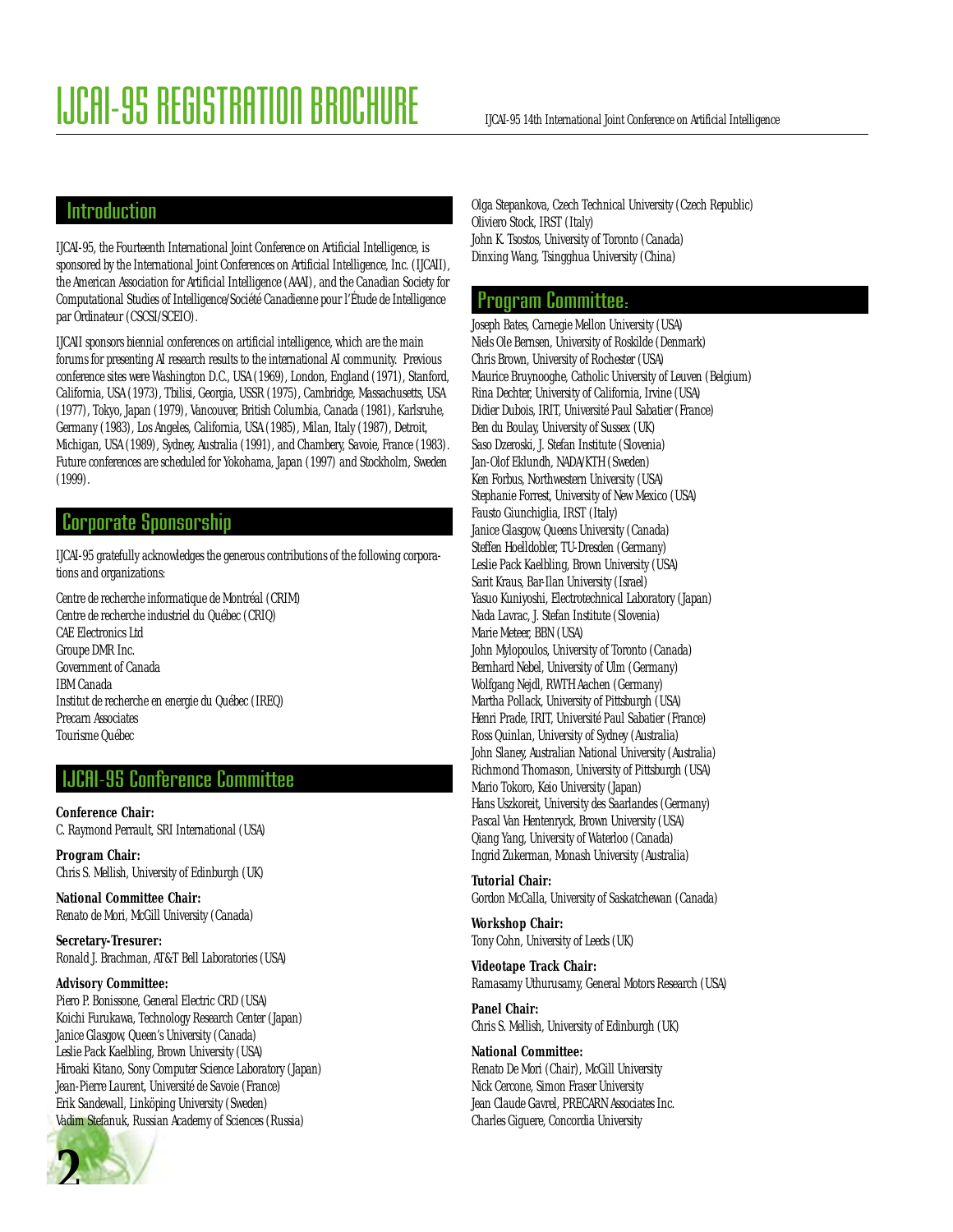Janice Glasgow, Queen's University Leo Hartman, Canadian Space Agency Roy Masrani, Alberta Research Council Gordon McCalla, University of Saskatchewan Peter Patel-Schneider, AT&T Bell Laboratories Jacob Slonim, IBM Canada

### IJCAII Organization

### Trustees:

C. Raymond Perrault (Chair), SRI International (USA) Chris S. Mellish, University of Edinburgh (UK) Wolfgang Wahlster, German Research Center for AI (Germany) Barbara J. Grosz, Harvard University (USA) Wolfgang Bibel, Technische Hochschule Darmstadt (Germany) Michael P. Georgeff, Australian AI Institute (Australia) Martha E. Pollack, University of Pittsburgh (USA)

## Secretariat:

Ronald Jay Brachman, Secretary-Treasurer AT&T Bell Laboratories (USA) Priscilla Rasmussen, Staff Rutgers University (USA)

## Former Trustees:

Alan Bundy, University of Edinburgh (UK) Alan Mackworth, University of British Columbia (Canada) Saul Amarel, Rutgers University (USA) Patrick J. Hayes, University of Illinois (USA) Raj Reddy, Carnegie Mellon University (USA) Woodrow W. Bledsoe, University of Texas (USA) Erik Sandewall, Linköping University (Sweden) Alistair D.C. Holden, University of Washington (USA) Max B. Clowes (deceased), formerly University of Sussex (UK) Donald E. Walker (deceased), formerly Bellcore (USA)

### AAAI Organization

## AAAI Officials

**President:** Barbara J. Grosz, Harvard University **President-Elect:** Randall Davis, Massachusetts Institute of Technology Past President: Patrick J. Hayes, University of Illinois

**Secretary-Treasurer:** Norman R. Nielsen, SRI International

#### **Councilors (through 1995):**

Johan de Kleer, Xerox Palo Alto Research Center Benjamin Kuipers, University of Texas, Austin Paul Rosenbloom, USC/Information Sciences Institute Beverly Woolf, University of Massachusetts

### **Councilors (through 1996):**

Thomas L. Dean, Brown University Robert S. Engelmore, Stanford University Peter Friedland, NASA Ames Research Laboratory Ramesh Patil, USC/Information Sciences Institute

### **Councilors (through 1997):**

Tim Finin, University of Maryland Martha E. Pollack, University of Pittsburgh Katia Sycara, Carnegie Mellon University Daniel Weld, University of Washington

## Standing Committees

**Conference Chair:** Barbara Hayes-Roth, Stanford University **Finance Chair:** Norman R. Nielsen, SRI International **Publications Chair:** Robert S. Engelmore, Stanford University **Scholarship Chair:** Katia Sycara, Carnegie Mellon University **Symposium Chair:** Lynn Andrea Stein, MIT AI Laboratory **Symposium Cochair:** Bonnie E. Dorr, University of Maryland **Symposium Associate Chair:** Benjamin Kuipers, University of Texas **Workshop Grants Chair:** Beverly Woolf, University of Massachusetts **Workshop Grants Cochair:** Martha E. Pollack, University of Pittsburgh **AI in Business Subgroup Liaison:** Dan O'Leary, University of Southern California **AI and the Law Subgroup Liaison:** Edwina Rissland, University of Massachusetts **AI in Manufacturing Subgroup Liaison:** Karl Kempf, Intel Corporation **AI in Medicine Subgroup Liaison:** Serdar Uckun, Stanford University

## HHHI Staff

**Executive Director:** Carol McKenna Hamilton **Conference Coordinator:** Annette Eldredge **Membership & Systems Coordinator:** Richard A. Skalsky **Publications & Exhibits Coordinator:** Daphne Black **Accountant & Tutorial Coordinator:** Julia G. Bowen **Administrative/Conference Registration:** Diane Abadie, Hasina Aziz, Kara Omori

## **AAAI** Publications

**Director:** David Mike Hamilton, Live Oak Press **Editor-in-Chief, AAAI Press:** Kenneth Ford, University of West Florida **Editor, AI Magazine:** Ramesh Patil, USC/Information Sciences Institute **Editor Emeritus:** Robert S. Engelmore, Stanford University

## CSCSI/SCEIO Organization

The Canadian Society for Computational Studies of Intelligence / Societe canadienne pour l'etude de l'intelligence par ordinateur **President:** Stan Matwin, University of Ottawa Past President: Janice Glasgow, Queen's University **Vice-President:** Allan Jepson, University of Toronto **Treasurer:** Peter van Beek, University of Alberta **Secretary:** Fred Popowich, Simon Fraser University **Magazine Editors:** Peter Turney, National Research Council Canada Sue Abu-Hakima, National Research Council of Canada **IJCAI '95 National Committee Chair:** Renato De Mori, McGill University **Honorary Members:** John Mylopoulos University of Toronto Recipient of 1992 CSCSI / SCEIO Distinguished Service Award Alan Mackworth

University of British Columbia Recipient of 1994 CSCSI / SCEIO Distinguished Service Award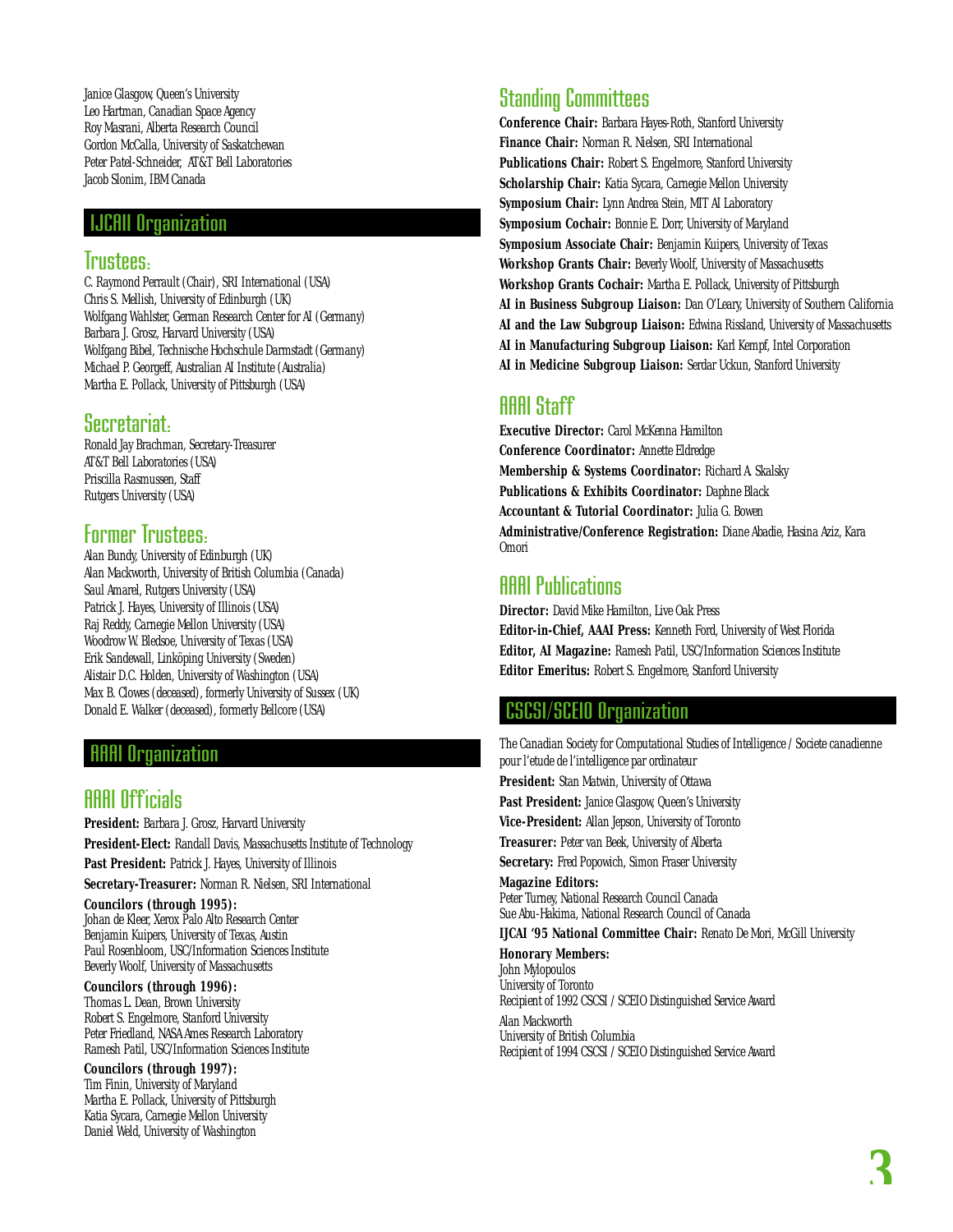### IJCAI-95 Awards

The IJCAI awards are made by the IJCAI Board of Trustees, upon recommendation by the IJCAI Awards Committee, which consisted this year of Wolfgang Bibel (Darmstadt, Chair), Daniel Bobrow (Palo Alto), Barbara Grosz (Cambridge, Mass), Hirochika Inoue (Tokyo), and Wolfgang Wahlster (Saarbrucken). Each winner will receive a \$2,000 prize and deliver an invited lecture at IJCAI-95.

## IJCAI Award for Research Excellence

The IJCAI Award for Research Excellence is given to «a scientist who has carried out a program of research of consistently high quality, yielding several substantial results.»

The winner of the 1995 IJCAI Research Excellence Award is Herbert A. Simon, University Professor of Computer Science and Psychology at Carnegie-Mellon University. Professor Simon, a participant in the 1956 Dartmouth Conference, is one of the founding fathers of AI. His 1942 PhD thesis develops the notion of bounded rationality, which remains a focal point of much current research in AI. His collaboration with the late Allen Newell produced many of AI's best-known developments: the Logic Theorist, the language IPL, the General Problem Solver, and the physical symbol system hypothesis. He has made major contributions to computer chess and to the study of the process of scientific discovery. His work in AI, economics, psychology, and cognitive science has brought him many major awards, including the Nobel Memorial Prize in Economics, the ACM Turing Award (with Newell), and the National Medal of Science. The title of Herbert Simon's presentation is *Explaining the Ineffable: AI on the Topics of Intuition, Insight and Inspiration*.

## IJCAI Computers and Thought Award

The IJCAI Computers and Thought Award is given to an outstanding young scientist in the field of Artificial Intelligence. The recipients of the 1995 Computers and Thought Award are Sarit Kraus and Stuart Russell. The title of Stuart Russell's presentation is *Rationality and Intelligence.* The title of Sarit Kraus' presentation is *Negotiation and Cooperation in Multi-Agent Environments*.

Sarit Kraus is Senior Lecturer at Bar Ilan University, Israel. She is also a regular visitor and contributor to research at the Institute for Advanced Computer Studies at the University of Maryland. As part of her doctoral research, she wrote a program that plays the game «Diplomacy». This led her to investigate the application of game theory and non-classical logics to automated negotiations. She has also made contributions to both theoretical and practical aspects of nonmonotonic reasoning.

Stuart Russell is Associate Professor of Electrical Engineering and Computer Science at University of California, Berkeley. His early work was in machine learning, particularly on analogical reasoning and on inductive bias. A major contributor to the field of resource-limited reasoning, he proposed a set of reasoning control strategies, showing their use in a variety of applications from computer chess to automatic traffic surveillance. He was the recipient of a Presidential Young Investigator Award in 1990.

## IJCAI-95 Support Programs

## US Scholarship Program

AAAI and IJCAII are pleased to announce the continuation of their Scholarship and Volunteer Programs for students interested in attending the International Joint Conference on Artificial Intelligence in Montréal, Canada, August 20-25, 1995. The U.S. Scholarship Program provides partial travel support and a complimentary technical program registration for students who: (a) are full time undergraduate or graduate students at U.S. colleges and universities; (b) are members of AAAI; (c) submit papers to the technical program or letters of recommendation from their faculty advisor; and (d) submit scholarship applications to AAAI by April 15, 1995. In addition, repeat scholarship applicants must have fulfilled the volunteer and reporting requirements for previous awards.

In the event that scholarship applications exceed available funds, preference will be given to students who have an accepted technical paper, and then to students who are actively participating in the conference in some way. However, all eligible students are encouraged to apply.

All student scholarship recipients will be required to participate in the Student Volunteer Program to support IJCAII organizers in Montréal. The Volunteer Program is an essential part of the conference and student participation is a valuable contribution.

After the conference, an expense report will be required to account for the funds awarded. For further information about the U.S. Scholarship Program, or to obtain an application, please contact AAAI at scholarships@aaai.org, or 445 Burgess Drive, Menlo Park, Ca, 94025. (415)328-3123.

## International Travel Award Program

Separate travel award programs are available for international students and junior researchers through IJCAII and other national societies. In addition, IJCAII will continue its Eastern European travel award program. For information regarding any of these international programs, please write Priscilla Rasmussen at rasmusse@cs.rutgers.edu, or IJCAI-95, c/o Priscilla Rasmussen, PO Box 5490, Somerset, NJ 08875, USA. Phone/fax: 908-445-3003.

The original and three copies of a letter of request should be submitted to Priscilla Rasmussen no later than May 1, 1995. This application should state 1) the status of the applicant (student, junior faculty, etc.), 2) type of planned participation in the IJCAI-95 program, 3) an estimate of attendance costs, 4) whether any other sources of support are available to the applicant and whether the local AI Society has been approached for support, 5) plus a letter of support (for students only) from the applicant's advisor. A post-conference report and original receipts totaling the award amount will be required after the conference in order to receive the award.

Students not requiring travel assistance should only apply for the Volunteer Program, which provides complimentary registration to full time students, including conference proceedings, in exchange for assisting IJCAI-95 organizers in Montréal. This program does not provide any scholarship funds, and is designed for local students or students who have other sources for travel funds. For further information regarding the Student Volunteer Program, please contact the Student Volunteer Coordinator, Simon Lacroix at simon@lass.fr. The deadline for volunteer applications is May 31, 1995.

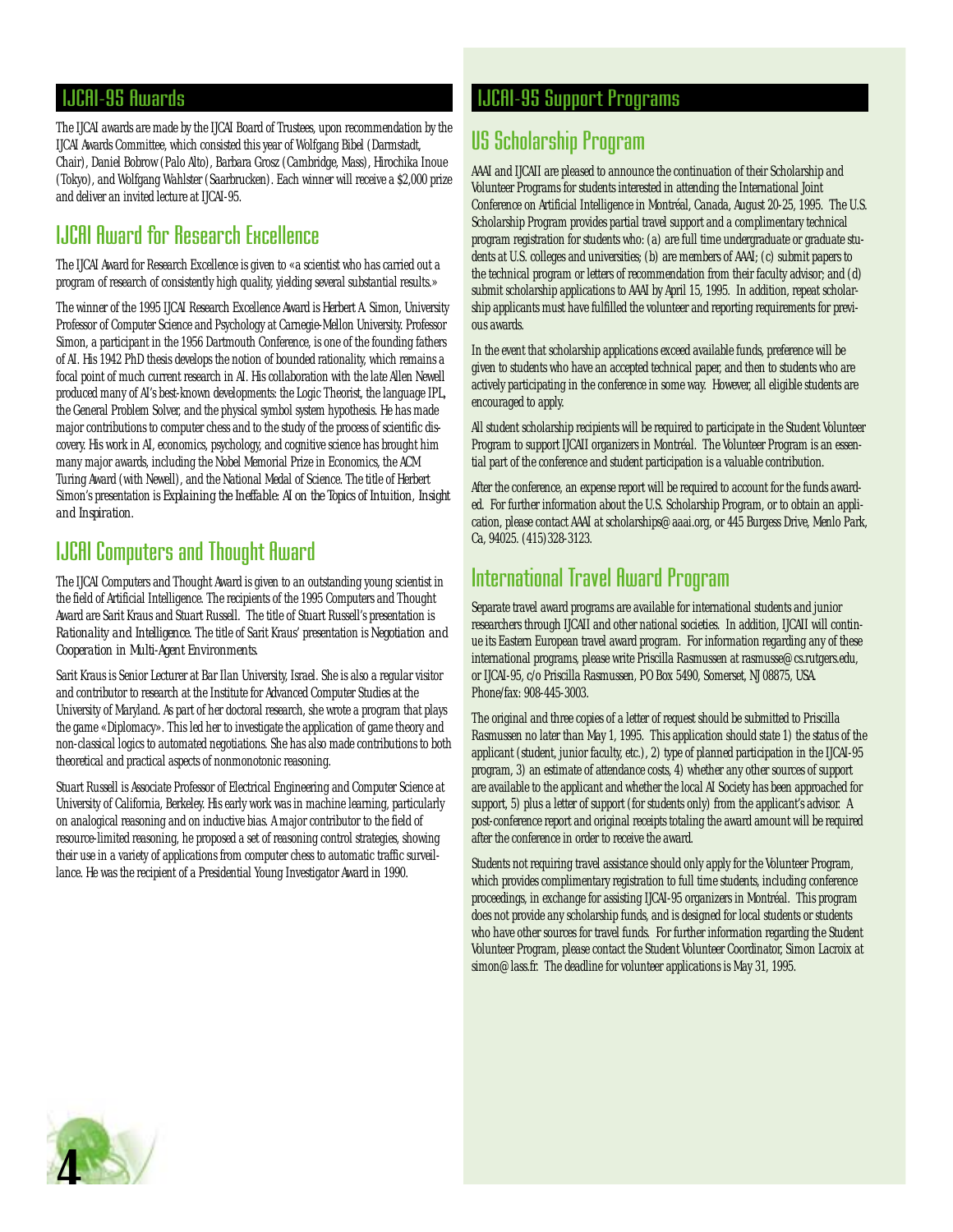## Conference Program Description

The IJCAI-95 Conference is composed of various complementary Programs:

- the Technical Program, including 249 paper presentations, 13 invited lectures, 2 panels, 3 conference reports, a special philosophical encounter, and a video program
- the Tutorial Program (19 tutorials)
- the Workshop Program (37 workshops)
- the Exhibition, including the Robot Competition (3 days)
- the Robot Building Laboratory, RBL-95 (additional registration fee)

#### **Collocated Conferences:**

- the Seventh Conference on Innovative Applications of Artificial Intelligence, IAAI-95 (additional registration fee)
- the First International Conference on Knowledge Discovery and Data Mining, KDD-95 (additional registration fee)

The Technical Program will consist of paper presentations by top scientists in the field. Parallel sessions will be held from Tuesday, August 22 to Friday, August 25. IJCAI-95 received 1112 paper submissions and 249 papers were selected for presentation. The Technical Paper Program will be available electronically or by fax/hardcopy. Please contact AAAI at ijcai@aaai.org to request the program by fax or hardcopy, and the World-Wide Web at http://ijcai.org to access the program electronically.

## Conference Events

(Venues and times are subject to change)

#### **IJCAI-95 Official Opening Ceremony and Reception**

The Opening Ceremony and Reception will be held at the Palais de Congrès de Montréal on Monday, August 21, from 6:30pm to 9:00pm. The Opening Ceremony will be chaired by C. Raymond Perrault, the Conference Chair of IJCAI-95.

### **Conference Banquet**

Site to be determined Wednesday, August 23, 7:00 - 10:00 pm (Subject to modification) Cost: US\$50.00/CAN\$70.00

IJCAI-95 attendees may choose to participate in this special evening, which will include aperitif, dinner, wine and entertainment. The cuisine will undoubtedly reflect the multicultural flavor of Montréal. Register early as space is limited.

| <b>Conference at a Glance</b> |                                                                                                                                                     |                  |                                                |
|-------------------------------|-----------------------------------------------------------------------------------------------------------------------------------------------------|------------------|------------------------------------------------|
|                               | <b>Morning</b>                                                                                                                                      | <b>Afternoon</b> | <b>Evening</b>                                 |
| Saturday, August 19           | Registration<br><b>Workshops</b>                                                                                                                    |                  |                                                |
| Sunday, August 20             | Registration<br><b>Workshops</b><br><b>Tutorials</b>                                                                                                |                  |                                                |
|                               | $KDD-95$<br><b>RBL-95</b>                                                                                                                           |                  | KDD-95 Opening Reception                       |
| Monday, August 21             | Registration<br><b>Workshops</b><br><b>Tutorials</b><br><b>IAAI-95</b><br>$KDD-95$<br>$RBL-95$                                                      |                  | <b>IJCAI-95 Opening Ceremony and Reception</b> |
| Tuesday, August 22            | Registration<br>IJCAI-95 Technical program, Invited Talks, Panels, Videos<br>Exhibition<br>IAAI-95<br>$RBL-95$<br>Robot Competition                 |                  | <b>Computers and Thought Lecture</b>           |
| Wednesday, August 23          | Registration<br>IJCAI-95 Technical program,<br>Invited Talks, Panels, Videos.<br>Exhibition<br>IAAI-95<br><b>RBL-95</b><br><b>Robot Competition</b> | <b>Tours</b>     | Conference Banquet                             |
| Thursday, August 24           | Registration<br>IJCAI-95 Technical program, Invited Talks, Panels, Videos<br>Exhibition<br><b>RBL-95</b>                                            |                  | Research Excellence Lecture                    |
| Friday, August 25             | Registration<br><b>IJCAI-95 Technical program, Invited Talks, Panels, Videos</b><br><b>RBL-95</b>                                                   |                  | س                                              |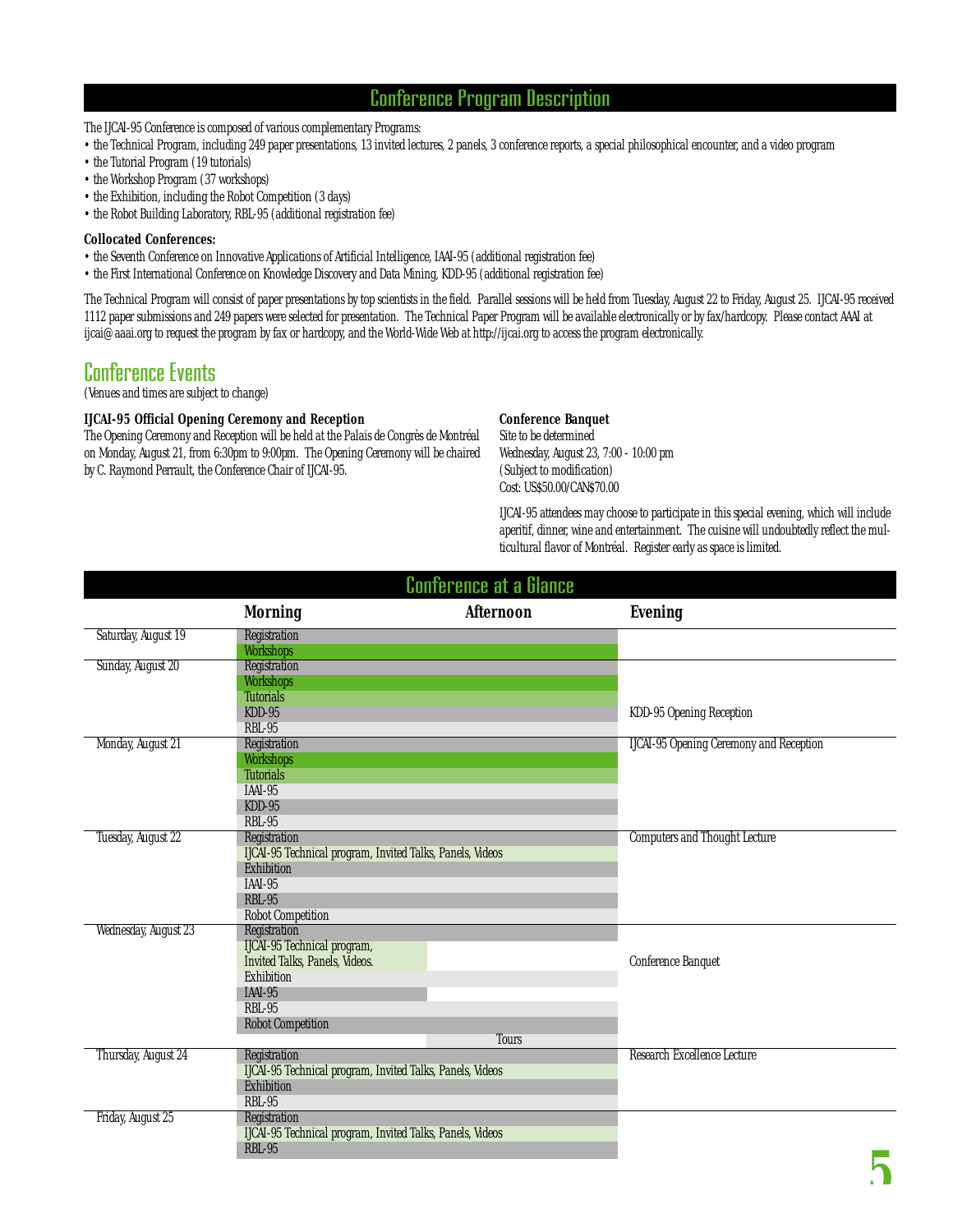### Invited Speakers

#### **Robert J. Aumann, The Hebrew University of Jerusalem**

*Cooperation between Game-Playing Machines*

In many games, fully rational play between players who wish to maximize their payoffs may yield results that are bad for all. Computers have inherent limitations on computing capacity; interestingly, it is precisely these limitations that may lead to cooperation between machines, when cooperation is impossible for fully rational players.

#### **Eugene Charniak, Brown University**

#### *Language Comprehension as Abduction, Abduction as Reasoning Under Uncertainty*

Consider the common situation where causal events in the world bring about occurrences of which a reporter writes a description. As readers we do abduction, reasoning backwards from effects (sentences) to causes (world events). Programs for other forms of abduction (medical diagnosis) typically use some kind of reasoning under uncertainty, e.g., Bayesian networks. We approach language understanding in the same way.

#### **Yuval Davidor, Schema - Evolutionary Algorithms Ltd.**

*Do Evolutionary Algorithms Need Intelligence?* 

The growing use of evolutionary algorithms, random based blind search algorithms, as efficient solvers of complex problems exhibits a growing use of classical, more deterministic, AI paradigms. Is this a message from nature, or a programmers choice made possible only in the artificial world of the computer?

#### **Michael P. Georgeff, Australian AI Institute**

#### *Agents and Their Plans*

This talk examines the way in which intelligent agents form, choose among, and carry out plans of action so as to best accomplish the various tasks that are considered important for survivial. It lays a framework for this wider perspective on the role of plans in rational activity and discusses some of the major unresolved difficulties.

#### **Barbara Hayes-Roth, Stanford University**

*Agents on Stage: Advancing the State of the Art of AI*

#### **Patrick Hayes, Beckman Institute and Kenneth Ford, University of Western Florida**

#### *Turing Test Considered Harmful*

Passing the Turing Test is still widely cited as defining the ultimate goal or driving vision of AI. We argue that this is a mistake, and should be explicitly rejected by both AI engineers and cognitive scientists. The Test is a poor experimental design; but more seriously, it is misconceived, and this misconception has done considerable harm to the field. Other technologies began by attempting to imitate nature, but made progress only by abandoning this naive idea. We describe an alternative view of what AI is about and what its aims should be, which fits better with the actual direction of most AI research and bypasses many of the philosophical attacks on the subject.

#### **Judy Kay, University of Sydney**

*Vive la difference: Adaptive Interaction with Users as Individuals*  To build systems that can deal with the individual differences of users, we need to represent a model of the user. Such a user model can support interpretation of user actions and drive the system's actions. The talk overviews the directions in user modelling, its applications and the fundamental issues for building and maintaining user models.

#### **Jeff Kephart, IBM T.J. Watson Research Center**

*Biological Warfare: The Battle Against Computer Viruses*  Today's anti-virus technology is just barely able to keep pace with the half dozen new viruses that are written every day. In a few years, highly connected networks and intelligent agents navigating through them are likely to form an extremely fertile medium for a new breed of viruses. At IBM, we are developing biologically inspired anti-virus techniques designed to thwart both today's and tomorrow's viruses, including a computer immune system and a neural network virus detector.



#### **Pattie Maes, MIT Media Laboratory**

*Software Agents that Assist and Entertain*

### **Stephen Muggleton, Oxford University Computing Laboratory**

*Inductive Logic Programming: Inverse Resolution and Beyond*  Inductive Logic Programming (ILP) involves construction of first-order Horn clauses from examples and background knowledge. This paper will explain the driving forces within a particular line of development within ILP, from the inversion of resolution proofs, via relative least general generalisation to inversion of semantic entailment.

#### **Bart Selman, AT&T Bell Laboratories**

*Stochastic Search and Phase Transitions: AI Meets Physics*  Significant progress has been made recently in our understanding of the nature of computationally hard problems. In addition, new stochastic methods have been discovered for solving such problems. I'll discuss these developments and also a surprising connection to phase transition phenomena studied in physics.

#### **Stuart Shieber, Harvard University**

*The Graphically Articulate Computer* 

Human beings have been using natural language for perhaps millions of years, but symbolic graphical languages date from only the late 18th century, providing some basis for the hope that building a graphically articulate computer may be much more practical than building a linguistically articulate one.

#### **Demetri Terzopoulos, University of Toronto and Canadian Institute for Advanced Research**

#### *The Modeling of Living Systems and Computer Vision*

This talk will present computer vision research that draws upon advanced physical modeling and artificial life. Topics will include: 1) the development of active vision systems for the sensorimotor control of artificial animals in realistic virtual worlds, and 2) facial image analysis using functional models of human heads conformed to individuals.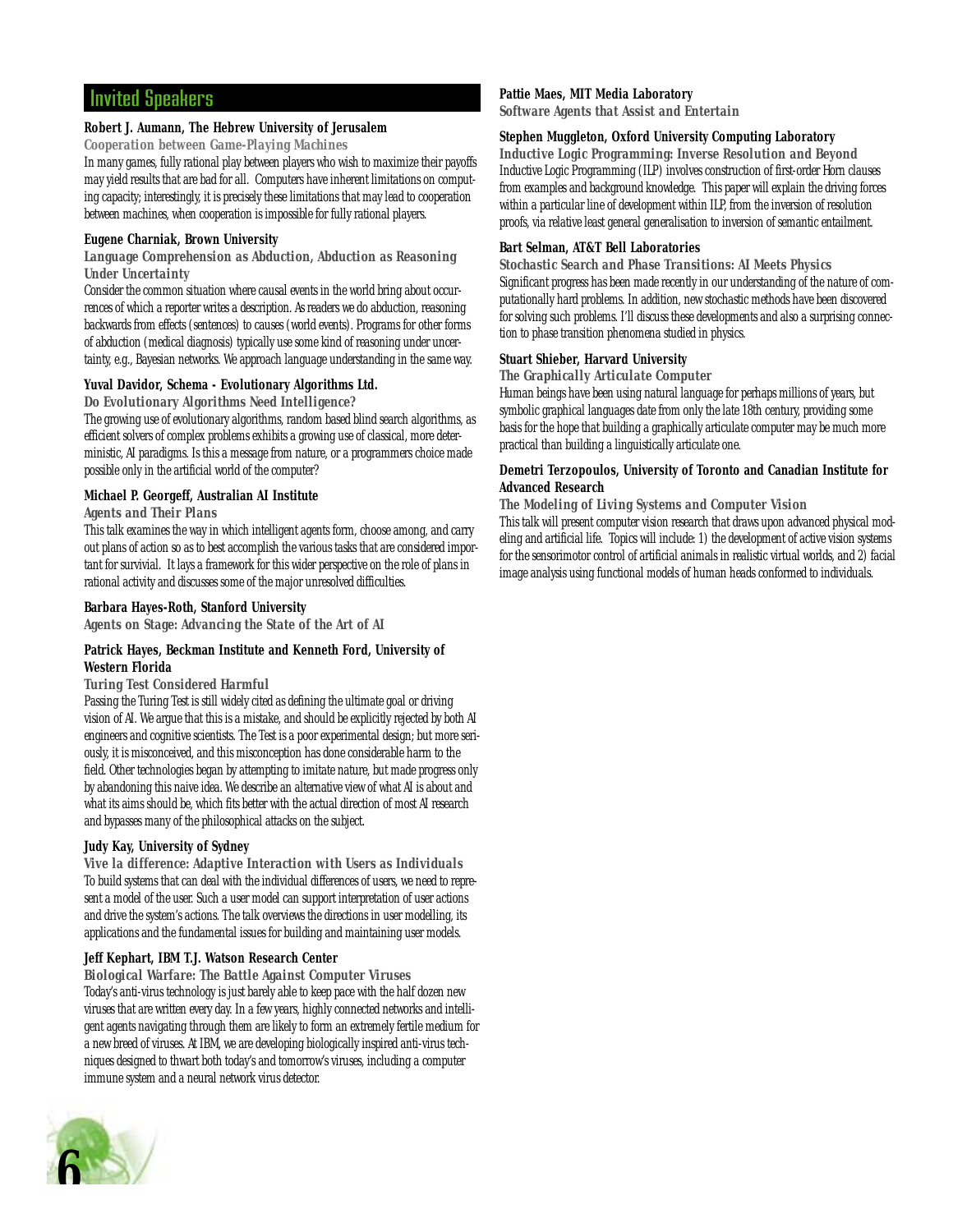### Conference Reports

#### **A Conference Report on LPAR (International Conference on Logic Programming and Automated Reasoning)** *Andrei Voronkov, St Petersburg, Russia*

**A Report on QR '94 (The Eighth International Workshop on Qualitative Reasoning about Physical Systems)** 

*Toyoaki Nishida, Nara Institute of Science and Technology, Japan*

**A Report on ICMAS-95 (The First International Conference on MultiAgent Systems)** 

*Victor Lesser, University of Massachusetts, USA*

### Panel Program

### Systematic Versus Stochastic Constraint Satisfaction

#### **Organizer: Eugene Freuder, University of New Hampshire**

*Panelists: Rina Dechter, University of California, Irvine; Matthew L. Ginsberg, CIRL, University of Oregon; Bart Selman, AT&T Bell Laboratories; Edward Tsang, University of Essex*

Faced with choices in a problem solving process, systematic solution methods will, if necessary, try every option. Stochastic methods can make choices, sometimes random choices, without the assurance of eventually being able to consider all the alternatives. The panel will debate these two approaches in the context of constraint satisfaction.

### VERY Large Knowledge Bases - Architecture vs Engineering

#### **Organizer: James Hendler, University of Maryland**

*Panelists: Jaime Carbonell, Carnegie-Mellon University; Douglas Lenat, Cycorp; Riichiro Mizoguchi, Osaka University; Paul Rosenbloom, ISI;* 

The particular topic of this panel is to explore WHERE such very large knowledge bases are to come from. The panel will focus on the issue of whether it is more imperative to be collecting knowledge, as is being done in the CYC project, or to be developing architectures that are intended to learn the knowledge or to glean the knowledge bases from existing data repositories. Contrasted with Lenat's CYC project will be approaches including focused knowledge engineering (Mizoguchi), SOAR (Rosenbloom), learning (Carbonell), and high performance computing architectures (Hendler).

### A Philosophical Encounter: An Interactive Presentation of Some of the Key Philosophical Problems in AI and AI Problems in Philosophy.

#### **Aaron Sloman, The University of Birmingham**

This is a highly interactive presentation of philosophical issues that are central to AI (construed as the general science of mind), including: whether and how machines can have minds, the role of consciousness and the architectural prerequisites for emotions. Some distinguished AI theorists are likely to join in.

### IJCAI-95 Videotape Program

As a medium, videotapes are better suited than written papers to illuminate the efficacy of AI research, especially in the emerging and exciting areas of AI in Education, Art, Music, Entertainment, Hypermedia, 3-D Animation, Artificial Life, Network-Based tools like Mosaic, etc.

If a picture is worth a thousand words, then a (3-D) movie will certainly enhance the illustration of behaviors of these systems that are based on AI principles, methods, and tools.

Recognizing this potential of video presentations to demonstrate and augment AI research results, a Video Track has been designated since IJCAI-89 to be an integral part of the Technical Programs of IJCAI Conferences.

The IJCAI-95 Video Track is designed to demonstrate the current levels of usefulness of AI tools, techniques, and methods for a variety of practical and theoretical problems arising in industrial, commercial, government, space, and educational areas.

The IJCAI-95 Video Track will serve as a forum to showcase the best AI research results through:

- special video sessions, organized and timetabled as part of the conference, giving authors an opportunity to present and briefly discuss their videos;
- abstracts of accepted videos (published in the conference proceedings); and videotapes containing the entire video program (published by IJCAI Inc.).

We look forward to your participation and contribution to the success of the IJCAI-95 Video Track.

#### *Ramasamy Uthurusamy, Video Track Chair*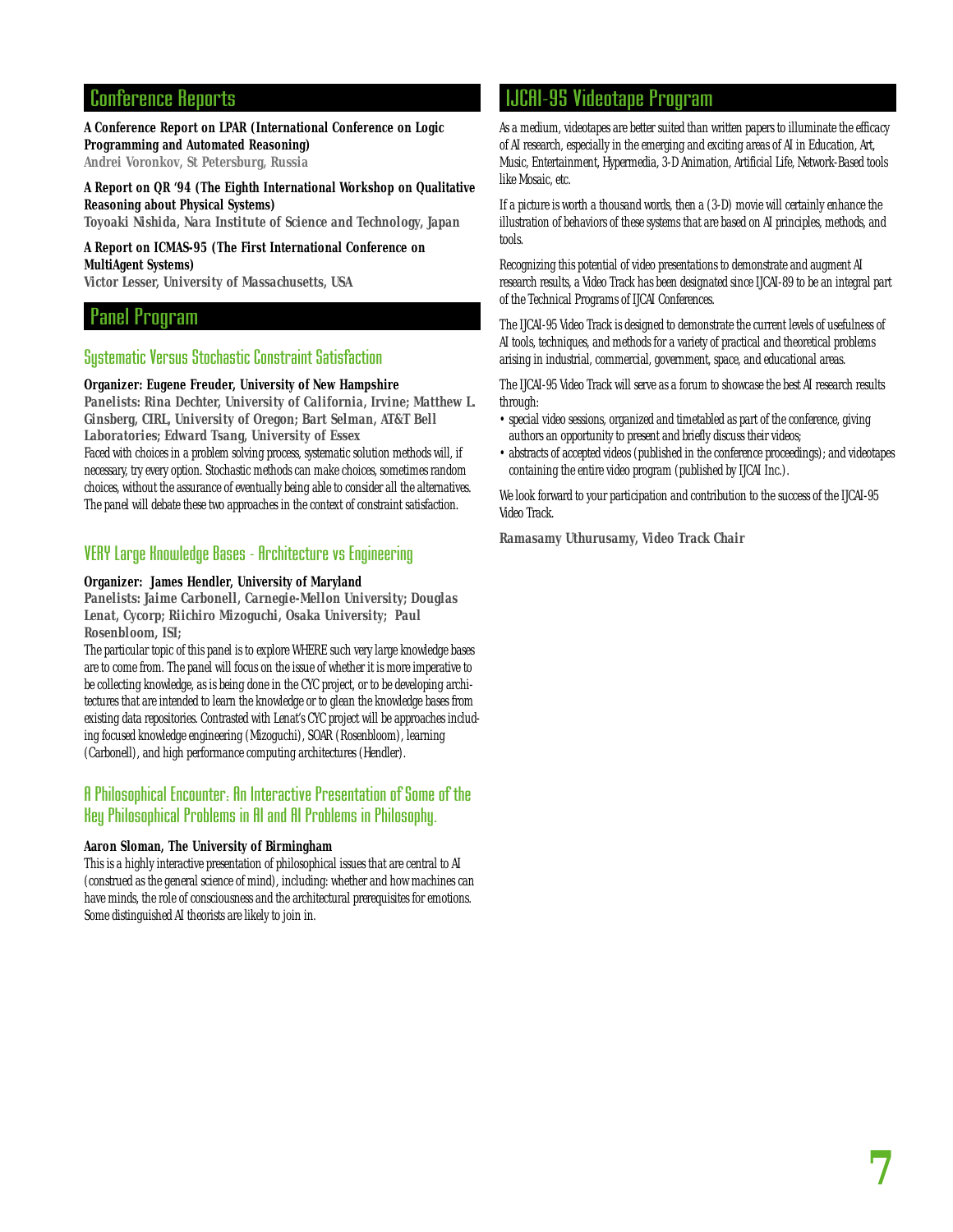### Tutorial Program Overview

The IJCAI tutorial program for 1995 features 19 four-hour tutorials that explore evolving techniques. Each tutorial is taught by experienced scientists and practitioners in AI. A separate registration fee applies to each tutorial. Tutorials designated «SA» will be held Sunday, August 20, from 9:00am–1:00pm. «SP» tutorials will be held Sunday, August 20, from 2:00–6:00pm. «MA» tutorials will be held Monday, August 21, from 9:00am–1:00pm. «MP» tutorials will be held Monday, August 21, from 2–6pm.

**Case-Based Reasoning: Issues and Applications (SA2)** Kevin Ashley and Evangelos Simoudis

**Constraint Directed Scheduling: Theory and Practice (MA4)** Mark S. Fox and Monte Zweben

**Constraint Satisfaction and Constraint Programming (SA5)** Eugene C. Freuder and Pascal Van Hentenryck

**Cooperative Information Systems (MA5)** Michael N. Huhns and Munindar P. Singh

**Foundations of Logic & Inference (SA1)** Stuart C. Shapiro

**Genetic Algorithms and Genetics-Based Machine Learning (MA3)**  David E. Goldberg and John R. Koza

**Hybrid Intelligent Systems (MP3)** Larry R. Medsker

**Inductive Logic Programming and Applications (MP4)** Stan Matwin and Francesco Bergadano

**Information and Knowledge Base Management (SP5)** John Mylopoulos and Thodoros Topaloglou

**Intelligent Multimedia Interfaces (MP5)** Mark T. Maybury

**Knowledge Discovery in Databases (MA1)** Usama Fayyad and Evangelos Simoudis

**Knowledge Engineering Environments for Reusable Knowledge Components (MP2)** Henrik Eriksson and Angel R. Puerta

**Large-Scale Chaos in Intelligent Systems (SP4)**

Kazuyuki Aihara, Hiroaki Kitano and Jun Tani

**Machine Learning and Knowledge Acquisition: Integrated Approaches (SA3)**

Gheorghe Tecuci

**Planning and Learning (MA2)** Manuela Veloso and Daniel Borrajo

**Principles of Perception and Action in Mobile Robotics (SP1)** Gregory Dudek and Michael Jenkin

**Probabilistic Machine Learning: Putting Theory into Practice (SP2)** Wray L. Buntine and Padhraic Smyth

**Representation of Spatial Knowledge (SA4)** Amitabha Mukerjee and Daniel Hernández

**Temporal Reasoning in AI (SP3)** Han Reichgelt and Lluis Vila

### Tutorial Descriptions

### **SA1:**

#### **Title: Foundations of Logic and Inference**



*Speaker: Stuart C. Shapiro, State University of New York at Buffalo, USA*

This tutorial is intended for AI students, teachers, practitioners and researchers who feel they have less than a firm grip on the foundations of logic and inference as used in AI. Logic is the study of correct reasoning, not a particular knowledge representation language. Various logics (systems of logic) have been designed to capture dif-

ferent applications and different notions of «correct reasoning,» and AI'ers must be able to design their own. We will describe what needs to be specified to define a logic - syntax, semantics, syntactic inference, and semantic inference- and will do this for several different logics, including the standard logics and clause-form logics. We will explain the notions of domains, interpretations, theoremhood, validity, argument, consistence, soundness and completeness, and discuss their relevance to AI systems. We will explain the proper contexts for understanding: direct vs. refutation proofs; resolution and unification; the ANSWER predicate. Concrete examples will be used to ground these usually abstract notions in easily understood situations. The style of explanation of this material has been honed over thirty years of study and twenty-four years of teaching, and is not duplicated in any text.

Prerequisite knowledge: Basic familiarity with computational methods and with symbolic logic. A reading knowledge of Lisp will be helpful.

Stuart C. Shapiro (Ph.D., 1971, computer sciences, U. Wisconsin) is professor of computer science at the State University of New York at Buffalo, outgoing Chair of ACM/SIGART (1991-95), and a Fellow of AAAI. His research is in knowledge representation, reasoning and natural language processing. He is the editor-in-chief of the Encyclopedia of AI, and author or co-author of three books and over 150 technical articles and reports.

#### **SA2:**

#### **Title: Case-Based Reasoning: Issues and Applications**



*Speakers: Kevin Ashley, University of Pittsburgh, USA and Evangelos Simoudis, Lockheed AI Center, USA*

Case-Based Reasoning (CBR) has matured as a subdiscipline of AI research and as an AI applications methodology. Researchers are making new strides in using CBR to capture and apply knowledge to guide machine learning. Case-based planning systems are

applying databases of thousands of cases to solve new planning problems. The CBR research community is now addressing questions characteristic of a more mature science, such as appropriate evaluation standards. Applications engineers, meanwhile, are developing a second generation of CBR applications in the areas of Help Desks, automated assistants for design and diagnosis, and forging new links between CBR applications systems and on-line databases. Successful commercial applications with demonstrable gains in efficiency are becoming more and more frequent.

This tutorial showcases recent developments in CBR research and applications and focuses on a set of current important issues listed below. The tutorial is designed primarily for professionals already familiar with basic CBR concepts and programs. Our brief introduction to CBR should, however, enable beginners to understand and participate in the discussion of the issues:

- What are the comparative advantages and costs of implementing industrial systems using commercially available CBR shells rather than developing them from scratch? - Does adaptation in CBR really work?
- What are the latest developments in CBR applications for diagnosis and design?
- How can CBR techniques be used to provide knowledge that can utilized during inductive learning operations?

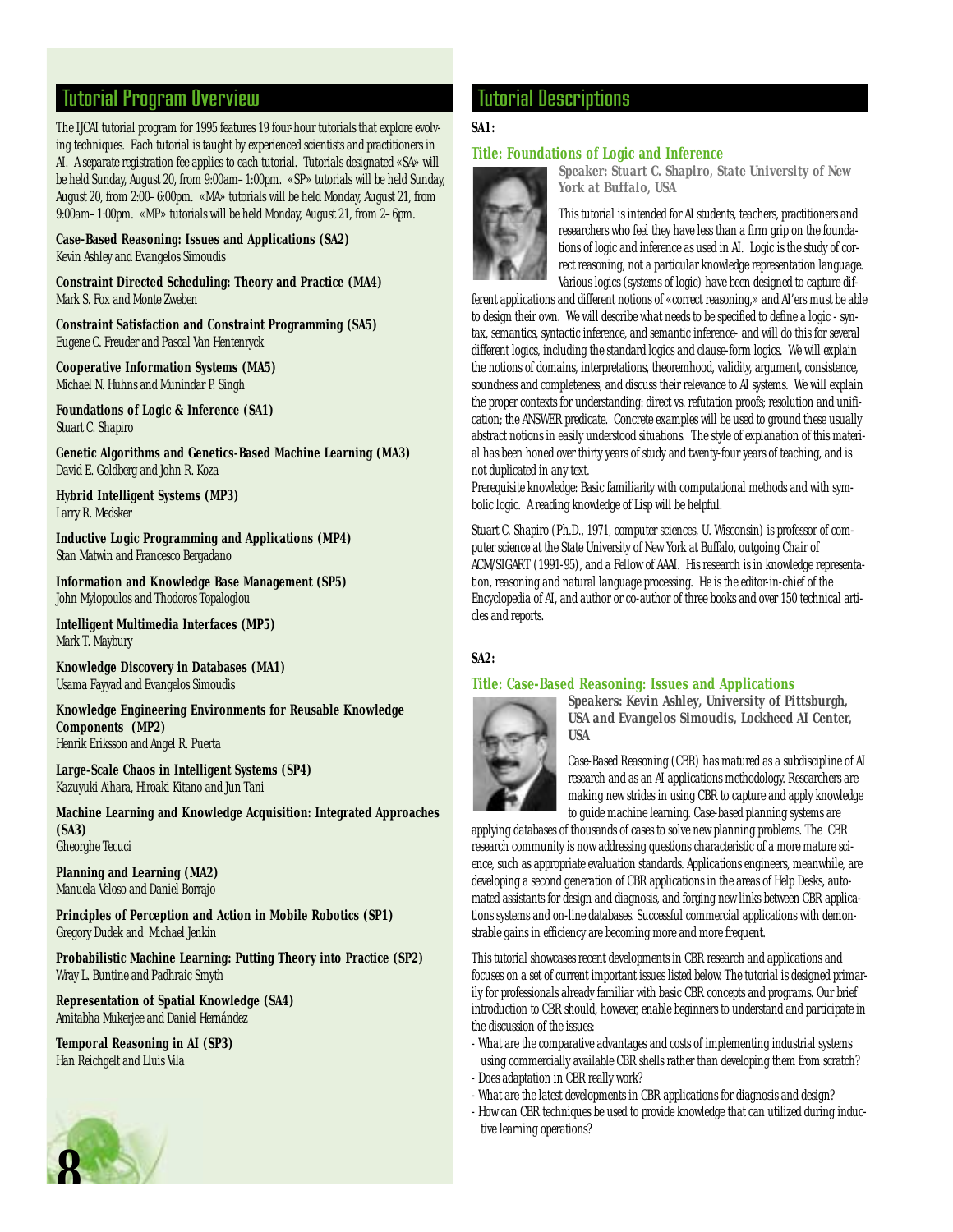- How can CBR systems explain their advice?

- How should CBR programs be evaluated?

Dr. Kevin Ashley is a Co-Director of the Graduate Program in Intelligent Systems at the University of Pittsburgh, an Associate Professor of Law and a Research Scientist at the Learning Research and Development Center. His book, Modeling Legal Argument: Reasoning with Cases and Hypotheticals, (The MIT Press/Bradford Books), based on his dissertation work at the University of Massachusetts, describes his CBR system, HYPO, which argues by analogy to past legal cases and poses hypothetical cases. His research interests include case-based and analogical reasoning, argumentation and explanation and designing computer systems for assisting attorneys in law teaching and practice. He is an NSF Presidential Young Investigator and was a Visiting Scientist at the IBM Thomas J. Watson Research Center. He received a B.A. in philosophy from Princeton University in 1973 and a J.D. from Harvard Law School in 1976. Prior to his graduate work in AI, he was an associate attorney at White & Case, a large Wall Street law firm.

Dr. Evangelos Simoudis is a Group Leader of the Data Comprehension Group at the Lockheed AI Center where, since 1991, he leads research on knowledge discovery in databases, machine learning, case-based reasoning and their application to financial, retail, and fraud detection problems. Simoudis is also an adjunct assistant professor at the Computer Engineering department of the Santa Clara University where he teaches graduate courses on machine learning and case-based reasoning. Dr. Simoudis holds a Ph.D. in Computer Science from Brandeis University, and an M.S. in Computer Science from the University of Oregon, a B.S. in Electrical Engineering from the California Institute of Technology, and a B.A. in Physics from Grinnell College. Prior to joining Lockheed, Dr. Simoudis was a principal software engineer at Digital Equipment Corporation's Artificial Intelligence Center where he led work on case-based reasoning, learning, and distributed AI. Dr. Simoudis is the North American editor of the Artificial Intelligence Review Journal.

Drs. Ashley and Simoudis are collaborating on a book entitled *Case-Based Reasoning: Issues and Applications.*

#### **SA3:**

#### **Title: Machine Learning and Knowledge Acquisition: Integrated Approaches**



*Speaker: Gheorghe Tecuci, George Mason University, USA and Romanian Academy, Romania*

Knowledge Acquisition and Machine Learning represent two complementary approaches to the acquisition and organization of knowledge for knowledge-based systems. Knowledge Acquisition has focused on improving and partially automating the acquisition of knowledge from human experts by knowledge engineers. In contrast,

Machine Learning has focused on developing autonomous algorithms for acquiring knowledge from data and for knowledge compilation and organization. Currently, both fields are moving toward an integrated approach, using machine learning techniques to automate knowledge acquisition from experts, and knowledge acquisition techniques to guide and assist the learning process. This is one of the central and fastest growing research directions in AI because of its applicability to a wider range of practical problems. This tutorial will present an overview of integrated machine learning and knowledge acquisition methods, systems and applications. It will first review the Machine Learning and Knowledge Acquisition fields, including basic machine learning strategies and basic knowledge acquisition methodologies. Then it will present the main approaches to the integration of machine learning and knowledge acquisition, such as, case-based reasoning; apprenticeship learning; example-guided knowledge base revision; interactive inductive logic programming; integration of repertory grid elicitation and empirical inductive learning; integration of systematic elicitation of knowledge and explanation-based learning; and integration of multistrategy learning, knowledge elicitation and experimentation. It will also discuss their application to such areas as planning, scheduling, manufacturing, design, medical diagnosis, mechanical diagnosis, control, information retrieval and robotics. Finally, it will present current and prospective research directions and provide a comprehensive bibliography.

Prerequisite knowledge: The tutorial is addressed to persons with basic computer science or cognitive science background, who are interested in the prospects of building advanced learning and knowledge acquisition systems, and/or applying them to various practical domains. Basic knowledge in artificial intelligence at the level of an introductory course is highly desirable.

Gheorghe Tecuci is Associate Professor of Computer Science at George Mason University, USA and a Member of the Romanian Academy. Dr. Tecuci has published over 70 papers and is known for his research on multistrategy learning and the integration of machine learning and knowledge acquisition, being credited with the development of some of the first systems in these areas. He has coedited the books «Machine Learning: A Multistrategy Approach» (Morgan Kaufmann, 1994) and «Machine Learning and Knowledge Acquisition: Integrated Approaches» (Academic Press, 1995). He has also edited several conference proceedings and journals and coorganized the first international workshops in these areas.

#### **SA4:**

#### **Title: Representation of Spatial Knowledge**



*Speakers: Amitabha Mukerjee, Indian Institute of Technology, Kanpur, India and Daniel Hernández, Technische Universität München, Germany*

This tutorial is aimed at AI researchers and engineers interested in representing and reasoning with spatial knowledge, i.e., shape, size, relative position, connec-

tivity, etc. The need to represent spatial knowledge explicitly arises in applications as diverse as Geographical Information Systems, Image Analysis, Robot Navigation, Natural Language Understanding, and Visual Modeling.

In this tutorial, we highlight the progress that has been made in representing space at different levels of abstraction, with particular emphasis on applications. We will first compare traditional quantitative approaches with recent qualitative and hybrid approaches. We will then cover interval algebras and present a 2D application for blockbased image structures such as documents. Next we shall give an overview of extant approaches to the representation of arrangement, topology, orientation, size, distance, and shape together with the corresponding reasoning mechanisms. Along the way we shall discuss general representational aspects (frames of reference, points vs. extension, granularity, vagueness) and illustrate these with particular applications such as extended spatial query languages for GIS and a hybrid model for conceptual design involving shapes in 2D and 3D. We will provide extensive course notes covering a broader swath of material, with the presentation focused on issues of greater audience interest.

Prerequisite knowledge: The tutorial is reasonably self-contained; the equivalent of an introductory AI course should be sufficient.

Amitabha Mukerjee: Ph.D., University of Rochester, 1986. Taught in the Computer Science Department at Texas A&M University until '91. Currently at the Center for Robotics, IIT Kanpur, India, Dr. Mukerjee has been investigating models of space and time since 1987, and has written several papers in IJCAI/AAAI on temporal and spatial reasoning He uses spatial reasoning in mechanical design and vision applications.

Daniel Hernández received his Ph.D. in computer science from the Technische Universität München (1992). He leads (since 1991) the AI/Cognition Group at TUM (Prof. Brauer). His current research focuses on qualitative approaches to the representation of temporal and spatial knowledge, a subject on which he has published several papers and a book (Vol. 804 of Lecture Notes in Artificial Intelligence, Springer).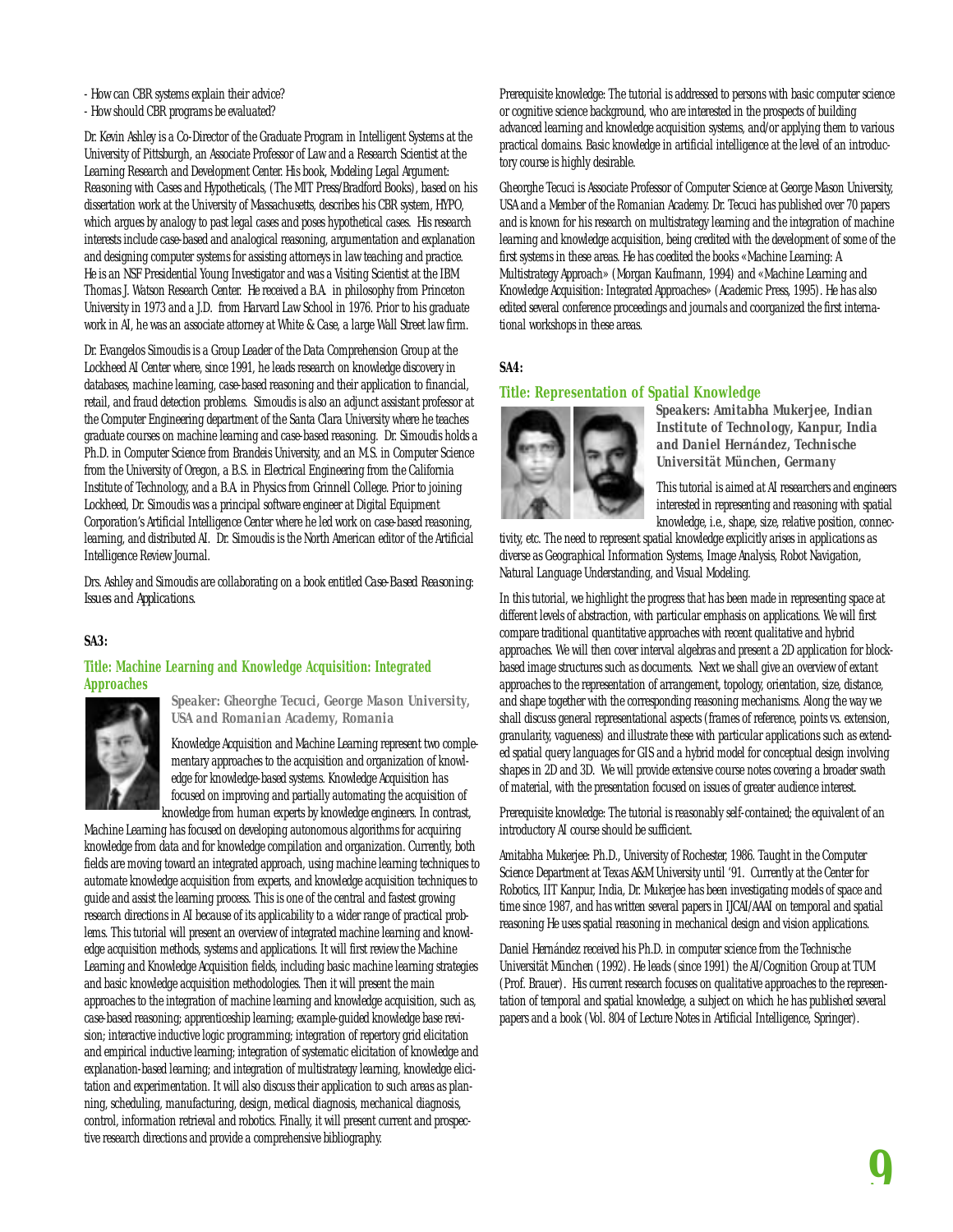#### **SA5:**

#### **Title: Constraint Satisfaction and Constraint Programming**



*Speakers: Eugene C. Freuder, University of New Hampshire, USA and Pascal Van Hentenryck, Brown University, USA*

Constraint satisfaction is a powerful artificial intelligence problem-solving paradigm with many applications. These include configuration and design problems, planning and scheduling,

machine vision and language understanding, temporal and spatial reasoning, defeasible and causal reasoning, qualitative and diagnostic reasoning. The ideal of describing a constraint problem domain in natural, declarative terms and then letting general deductive mechanisms synthesize individual problem solutions, has been to some extent realized, and even embodied in programming languages.

In this tutorial you will see how a wide variety of problems can be expressed in terms of constraints. You will be introduced to basic search and constraint propagation techniques and learn the rudiments of constraint logic programming. A number of applications and case studies will be presented. Both symbolic and numeric constraints will be considered. The tutorial will present material at several levels, providing you with a sense of the paradigm's potential, as well as a basic technical background.

Prerequisite knowledge: The tutorial should be accessible to anyone with a rudimentary knowledge of computer science, though attendees with more experience with algorithms or programming languages will be better prepared to absorb some of the more technical material.

Eugene C. Freuder is a professor at the University of New Hampshire. He is coeditor of the *Artificial Intelligence Special Volume*: *Constraint*-*Based Reasoning*, and editor of the *IEEE Expert* Special Track on Constraint Satisfaction. His many publications on constraints include multiple contributions to the AAAI and IJCAI conferences and the AI and JACM Journals.

Pascal Van Hentenryck is an assistant professor at Brown University. He is one of the designers of the CHIP language and the designer of the constraint languages cc (FD) and Newton. He is the author of *Constraint Satisfaction in Logic Programming*, and a guest editor of a special issue of the *Journal of Logic Programming* on Constraint Logic Programming.

#### **SP1:**

#### **Title: Principles of Perception and Action in Mobile Robotics**



#### *Speakers: Gregory Dudek, McGill University, Canada and Michael Jenkin, York University, Canada*

In the last few years, mobile robotics matured significantly and can be used to send autonomous vehicles to environments ranging from the Polar Icecaps to the bottom of undersea trenches, to

indoor office environments. Although individual robots may have wildly different external appearances, different mechanisms of locomotion, and different missions or goals, many of the underlying computational and perceptual principles are similar. These computational tasks are characterized by a unique blend of methodologies drawn from Artificial Intelligence, spatial data acquisition and data interpretation. This tutorial presents an overview of the key computational issues involved and the state of the art in mobile robotics. It covers fundamental issues related to sensing and sensor modelling, spatial data representation and reasoning, and actual existing systems. Specific topics include alternative methods for representing spatial information such as occupancy grids, potential fields and multi-scale elevation maps, algorithms for estimating a robots position within a (partially) known environment from sensor data and for limiting uncertainty during data acquisition, and algorithms for exploring and mapping space.

Prerequisite knowledge: This presentation will be directed at researchers from either academia or industry with limited prior background in mobile robotics. A solid background in mathematics and computer science will be assumed including, specifically, a knowledge of linear algebra, programming and software design. Undergraduate course work in computer vision, computer graphics, or spatial data representation would assure a solid background but is not required.

Gregory Dudek is an Assistant Professor with the School of Computer Science and a member of the Centre for Intelligent Machines, McGill University. He has published refereed articles in Mobile Robotics and Computer Vision, including papers at IJCAI, IEEE/RSJ IROS (Intelligent Robots and Systems), IAS (Intelligent Autonomous Systems), IEEE R&A (Robotics and Automation), and IEEE Transactions on Robotics and Automation. He was also an invited presenter at the 1992 Robotics and Automation workshop «Sensing and Spatial Reasoning for Mobile Robots». He has taught undergraduate and graduate courses including «Computer Graphics» and «Mobile Robotics» at McGill University.

Michael Jenkin is an Associate Professor with the Department of Computer Science, York University. He has published refereed articles in Mobile Robotics and Computer Vision, including papers at IJCAI, IEEE/RSJ IROS (Intelligent Robots and Systems), IAS (Intelligent Autonomous Systems), IEEE R&A (Robotics and Automation), IEEE Transactions on Robotics and Automation, CVGIP: IU, IEEE Transactions on Systems, Man and Cybernetics, and the International Journal of Pattern Recognition and AI. He was also an invited presenter at the 1992 Robotics and Automation workshop «Sensing and Spatial Reasoning for Mobile Robots» and with Laurence Harris was the co-editor of *Spatial Vision in Humans and Robots*, published by Cambridge University Press. He has taught undergraduate and graduate courses including «Computer Graphics» and «Computer Vision» at York University

#### **SP2:**

#### **Title: Probabilistic Machine Learning: Putting Theory into Practice**



*Speakers: Wray L. Buntine, RIACS & NASA Ames Research Center, USA Padhraic Smyth, Jet Propulsion Laboratory, California Institute of Technology, USA*

This Tutorial is intended for both AI researchers and practitioners interested in machine learning,

particularly for those seeking a thorough and quantitative overview of the field. The large variety of learning algorithms and approaches presented in the machine learning literature can often appear as a random collection of widely different methods. Consequently, when faced with a practical learning application (such as in text understanding, image analysis, data mining, robotics, and so forth) it can be difficult to match the application with a particular learning method. The goal of this tutorial is to impart to the attendee the idea that many seemingly disparate learning methods can often be understood at a first principles level within a common framework. In this tutorial we will present a unified probabilistic framework for learning. This framework will provide a clear and *systematic* understanding of the basic principles which underlie many learning models (including maximum likelihood and Bayesian techniques) and the application of these principles in algorithmic form. The tutorial will focus in particular on the interrelationships which exist among popular learning models such as decision trees, neural network models, and exemplar-based methods. We will present the basic motivation and concepts behind each model with particular emphasis on successful real-world applications.

Prerequisite knowledge: An understanding of basic concepts in probability, computing and elementary calculus is required.

Padhraic Smyth received his Ph.D. in electrical engineering from the California Institute of Technology in 1988, Since then he has been working at the Jet Propulsion

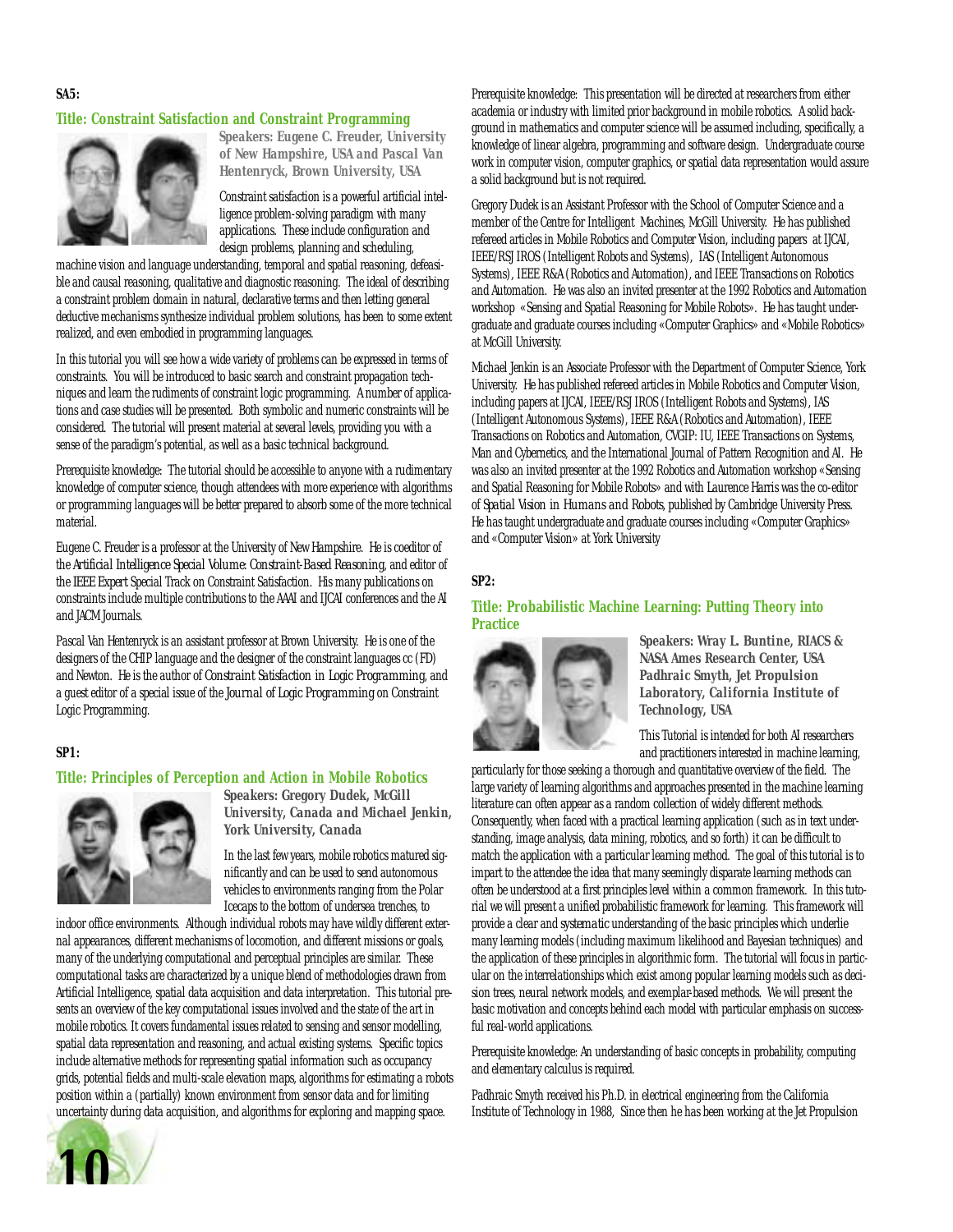Laboratory, Pasadena, CA, where he is principal investigator of several projects investigating the applications of machine learning and pattern recognition to problems of interest to NASA. He is also a lecturer in the Computation and Neural Systems Department at Caltech, co-editor of a forthcoming book on knowledge discovery in databases, and general chair for the next AI and Statistics Workshop.

Wray L. Buntine received his Ph.D.. (1992) in computer science from University of Technology, Sydney. He is currently a scientist at Research Institute for Advanced Computing Science at NASA Ames Research Center. His research interests focus on algorithms for data analysis. He has taught courses at Stanford University and University of California, Berkeley. He has published over thirty technical articles on learning and uncertainty in machine learning, neural networks, statistics, and their applications, and distributed the IND Tree Software Package.

#### **SP3:**

#### **Title: Temporal Reasoning in AI**



*Speakers: Han Reichgelt, University of the West Indies and Lluis Vila, Institute for Research in Artificial Intelligence (IIIA), Bellaterra, Spain,*

The notion of time is central in AI. A whole range of intelligent tasks require reasoning about time. Examples include Prediction, Diagnosis, Scheduling and Planning, Process Supervision and Natural Language Understanding. It follows that the representa-

tion of time and reasoning about time is of crucial importance for AI systems. This tutorial introduces the various issues involved in the construction of a temporal reasoning systems, and provides a progressively detailed analysis of each of these discussing the advantages and shortcomings of the different approaches in the literature. In particular, we will discuss different ontologies and theories of time, temporal constraint satisfaction algorithms, temporal logics, different ways of combining the latter two. We will also discuss the use of temporal logics in planning, paying particular attention to the increasingly important issue of temporal planning.

Prerequisite knowledge: The tutorial will assume some basic understanding of firstorder predicate calculus. However it will assume no in-depth knowledge of the field of temporal reasoning. It is our intention to present both introductory and in-depth material. The tutorial will therefore be suitable both to complete novices in the field and those with some background in the area. This tutorial will be of interest both for those interested in knowledge representation from a theoretical perspective, and for those who are involved in building intelligent systems.

Han Reichgelt received his first degree from the University of Nijmegen, Holland, and his Ph.D. from the University of Edinburgh. He is currently Professor of Computer Science at the University of the West Indies, Mona, Jamaica. His research interest include planning and theorem proving for non-standard logics.

Lluís Vila received a Ph.D. in computer science (AI Program) from the Technical University of Catalonia, where he also lectured graduate students. He has been working at the Institute for Research in Artificial Intelligence (IIIA), Bellaterra, Catalonia, Spain, taking part in several national and European (ESPIRIT I-II) projects on research and application of AI techniques for industrial processes. He is the author of several papers on different aspects of representation and reasoning about time in AI, including two survey papers, the first of which appeared in *AI Communications* [7 (1), March 1994] and the second of which is available as IIIA report 94/14. He is currently a postgraduate fellow at the University of California, Irvine.

### **SP4:**

#### **Title: Large-Scale Chaos in Intelligent Systems**



*Speakers: Kazuyuki Aihara, University of Tokyo, Japan, Hiroaki Kitano and Jun Tani, Sony CSL, Japan* 

We firmly believe that we are in an age when we need to seri-

ously investigate the value of chaotic dynamics even for artificial intelligent systems. Redescribing «intelligence» in the language of nonlinear dynamics is a challenging and important trial.

This tutorial will introduce the basic concept of *Large-Scale Chaos in Intelligent Systems*. Initially, the mathematical basis of chaos theory will be reviewed briefly. Then, we will look into chaos in the biological brain in single neural activities, in collective network behavior, and also in the morphogenesis of neural development. Next we will explain how large-scale chaos generates intelligent activities from the computational viewpoint. We introduce the concept of symbolic dynamics, chaotic PDP by chaos neural networks and complex adaptive system in order to relate chaotic dynamics to intelligent computations. Next we describe an experiment using an autonomous robot in an attempt to apply the theory and the modeling to the physical world. Finally, the tutorial will elucidate the problems and opportunities ahead of us.

Prerequisite knowledge: No prior knowledge of chaos theory is required. Some knowledge of dynamical systems would be helpful, though not required.

Kazuyuki Aihara received is Ph.D.(1982) in electronic engineering from the University of Tokyo. He is currently an associate professor of mathematical engineering at the University of Tokyo, chairman of Biochaos Research Committee in JEIDA and Chaos Engineering Research Committee in JTTAS, and member of editorial board of «Neural Networks» and governing board of JNNS. His research interests include mathematical modeling of biological neurons and chaotic PDP by spatio-temporal complex dynamics of chaotic neural networks.

Hiroaki Kitano is a researcher at Sony Computer Science Laboratory. He graduated from International Christian University in 1984 (B.A. in Physics), and received a Ph.D. in computer science from Kyoto University in 1991. From 1984-1993, he was a researcher at NEC Corporation. Since 1988, he has been a visiting researcher at Carnegie Mellon University. In 1993, he received the Computers and Though Award from IJCAI. Dr. Kitano has been working on various aspects of massively parallel AI research, genetic algorithm, evolutionary large-scale chaos.

Jun Tani is an associate researcher in Sony Computer Science Laboratory. He recently proposed a theory called adaptive symbolic dynamics which is intended to bridge the gap between symbols and patterns using chaos theory. He is conducting a project introducing an autonomous robot which can learn, as a practical application of the theory. He received Ph.D. in Electrical Engineering from Sofia University in 1995.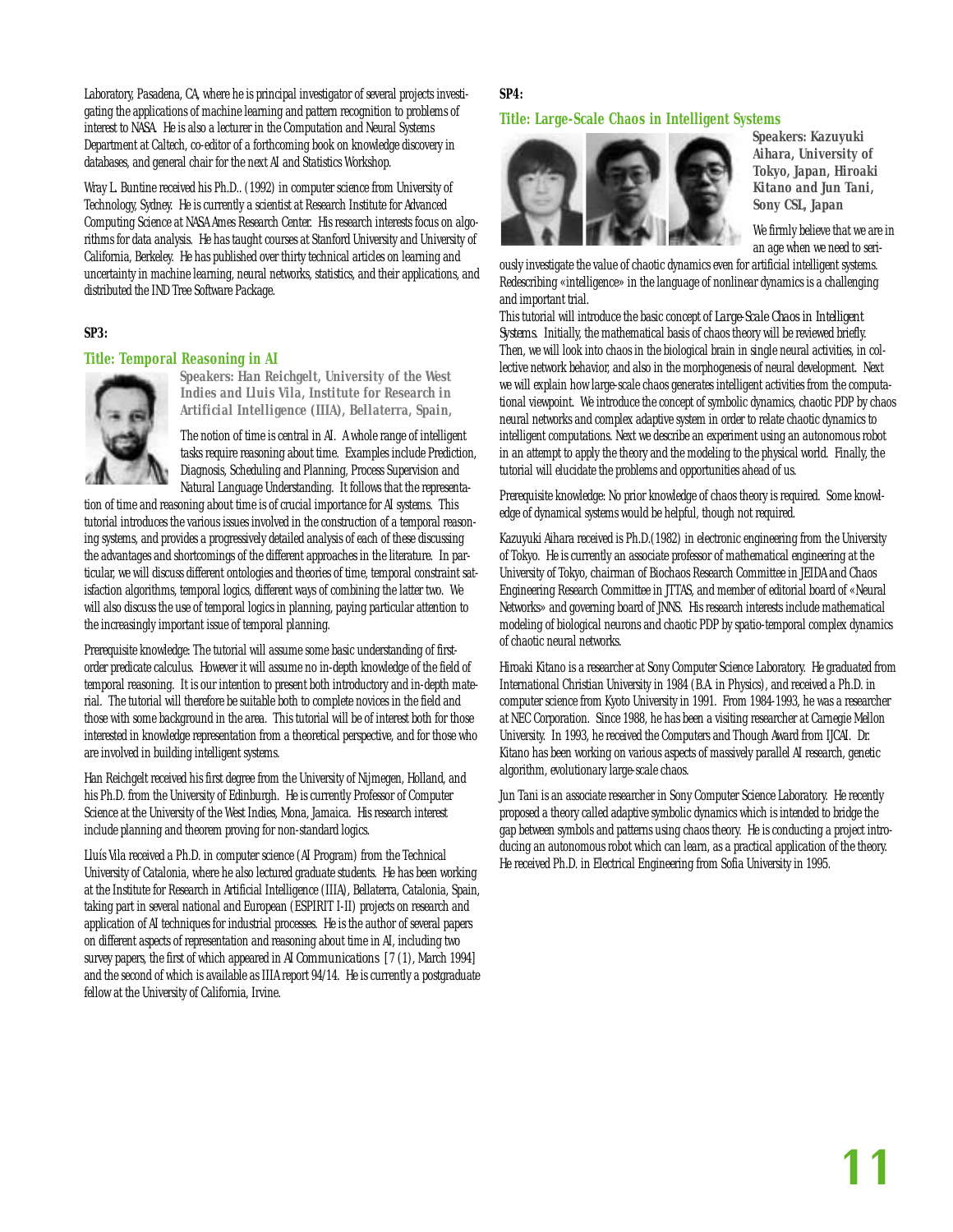#### **Title: Information and Knowledge Base Management**



*Speakers: John Mylopoulos, University of Toronto, Canada and Thodoros Topaloglou, University of Toronto, Canada*

Acknowledgment: The material to be presented was compiled by the Knowledge Base Management

group, consisting of John Mylopoulos, Vinay Chaudhri, Igor Jurisica, Dimitris Plexousakis, Adel Shrufi, Thodoros Topaloglou and Haiqing Wang.

Many advanced information system applications in CAD, Software Engineering, Realtime Systems and Electronic Libraries, require the construction of large knowledge bases, including millions of knowledge items inference mechanisms, ranging from temporal, spatial and terminological to general-purpose reasoning.

Building such knowledge bases is well-beyond the state-of-the-art of existing tools. The purpose of the tutorial is to examine current technologies, including expert system shells and advanced database management systems (object-oriented, deductive etc.) and assess their usefulness in building large knowledge bases. In addition, the tutorial reviews current research on new implementation techniques that address issues of physical storage management, query optimization, concurrency control, constraint enforcement and others. The tutorial concludes with two case studies involving implementations of large knowledge bases in terms of existing database management tools.

The tutorial is intended to be of interest to practitioners who are interested in developing large knowledge based systems using existing commercial products, and also to researchers who are interested in research problems and research directions.

John Mylopoulos is professor of Computer Science at the University of Toronto. His research interests include knowledge base management and the application of knowledge representation techniques to databases and software engineering. Mylopoulos is a AAAI fellow , recipient of the Outstanding Services Award of the Canadian Society for the Computational Studies of Intelligence and served as programme co-chair for IJCAI'91.

Thodoros Topaloglou is a Ph.D. candidate in the Department of Computer Science at the University of Toronto. Over the last six years he has conducted research on implementation issues of knowledge representation languages, and storage management and query processing for knowledge bases. His research interests also include spatial reasoning, temporal reasoning and genome databases.

#### **MA1:**

#### **Title: Knowledge Discovery in Databases**



*Speakers: Usama Fayyad, Jet Propulsion Laboratory, California Institute of Technology, USA and Evangelos Simoudis, Lockheed AI Center, USA*

Knowledge Discovery in Databases (KDD) (also known as Data Mining) is a new AI field that combines techniques from machine learning, pattern recognition, statistics, databases, and visualization to automatically extract knowledge (or information) from lower

level data (databases). This knowledge is subsequently used to support human decision-making, e.g., prediction and classification tasks, summarize the contents of databases, or explain observed phenomena. The use of KDD systems alleviates the problem of manually analyzing the large amounts of collected data which decision-makers face currently. Successful KDD systems have been implemented and are currently in use in finance, fraud detection, market data analysis, astronomy, diagnosis, manufacturing, and biology.

This tutorial presents a comprehensive picture of current research paradigms in the field of KDD. The tutorial will provide an introduction to KDD, present methods for data preparation and preprocessing, describe major KDD techniques from the fields of AI, pattern recognition, databases, and visualization, discuss major KDD systems from



- Why KDD is necessary; What are the most appropriate representations of the extracted knowledge; - The use of prior knowledge to improve and control the discovery process;

- Characteristics of domains and tasks that make them appropriate for KDD approaches;
- Core issues for KDD systems such as data problems, information content of the data, selecting the appropriate KDD technique;

Dr. Usama Fayyad is Supervisor of the Machine Learning Systems Group at the Jet Propulsion Laboratory, California Institute of Technology. He is also an adjunct assistant professor in the Computer Science Department at the University of Southern California (USC). At JPL, he is Principal Investigator of the Science Data Analysis and Visualization Tasks and other tasks involving machine learning applications. He holds the following degrees: B.S.E. in E.E., B.S.E. in Computer Engin., M.S.E. in Computer Engin., M.Sc. in Mathematics, and Ph.D. in Computer Science and Engineering (1991) from the University of Michigan. He is a recipient of the 1993 Lew Allen Award for Excellence, the highest honor JPL awards to researchers in the early years of their professional careers. He serves on the program committees of several major conferences, has co-chaired the Eleventh SPIE Applications of AI Conference (1993), and the 1994 Knowledge Discovery in Databases Workshop at AAAI-94. He is co-chair of the First International Conference on Knowledge Discovery and Data Mining (KDD-95).

Dr. Evangelos Simoudis is a Group Leader of the Data Comprehension Group at the Lockheed AI Center where, since 1991, he leads research on knowledge discovery in databases, machine learning, case-based reasoning and their application to financial, retail, and fraud detection problems. His work on knowledge discovery in databases has resulted in the Recon KDD system that is sold commercially by Lockheed. In 1994 he and his team were awarded a Lockheed Pursuit of Excellence Award for their work on the Recon system. Simoudis is also an adjunct assistant professor at the Computer Engineering department of the Santa Clara University where he teaches graduate courses on machine learning and case-based reasoning. Dr. Simoudis holds a Ph.D. in Computer Science from Brandeis University, and M.S. in Computer Science from the University of Oregon, a B.S. in Electrical Engineering from the California Institute of Technology, and a B.A. in Physics from Grinnell College. Prior to joining Lockheed, Dr. Simoudis was a principal software engineer at Digital Equipment Corporation's Artificial Intelligence Center where he led work on case-based reasoning, learning, and distributed AI. Dr. Simoudis is the North American editor of the Artificial Intelligence Review Journal.

#### **MA2:**

#### **Title: Planning and Learning**



#### *Speakers: Manuela Veloso, Carnegie Mellon University, USA and Daniel Borrajo, Universidad Politécnica de Madrid, Spain*

Planning involves generating sequences of actions to achieve multiple goals. Some of the issues addressed in computational planning are:

acquiring and representing the action model, generating plans efficiently and of good quality, and integrating planning and execution in dynamic environments. Examples of planning tasks include logistics transportation, manufacturing, and information navigation.

Most planning algorithms can achieve good overall performance, after the developer laboriously handcodes the planning knowledge. Instead machine learning can be integrated with planning to automatically improve the planner's performance with experience. A few systems use this combined approach, and have been shown empirically to scale well in domain and problem complexity.

In this tutorial we will: overview several planning algorithms; discuss their learning opportunities; present methods to combine planning and learning to acquire domain

academia and industry and provide a guide for developing a KDD system. In the process, the tutorial addresses such issues as: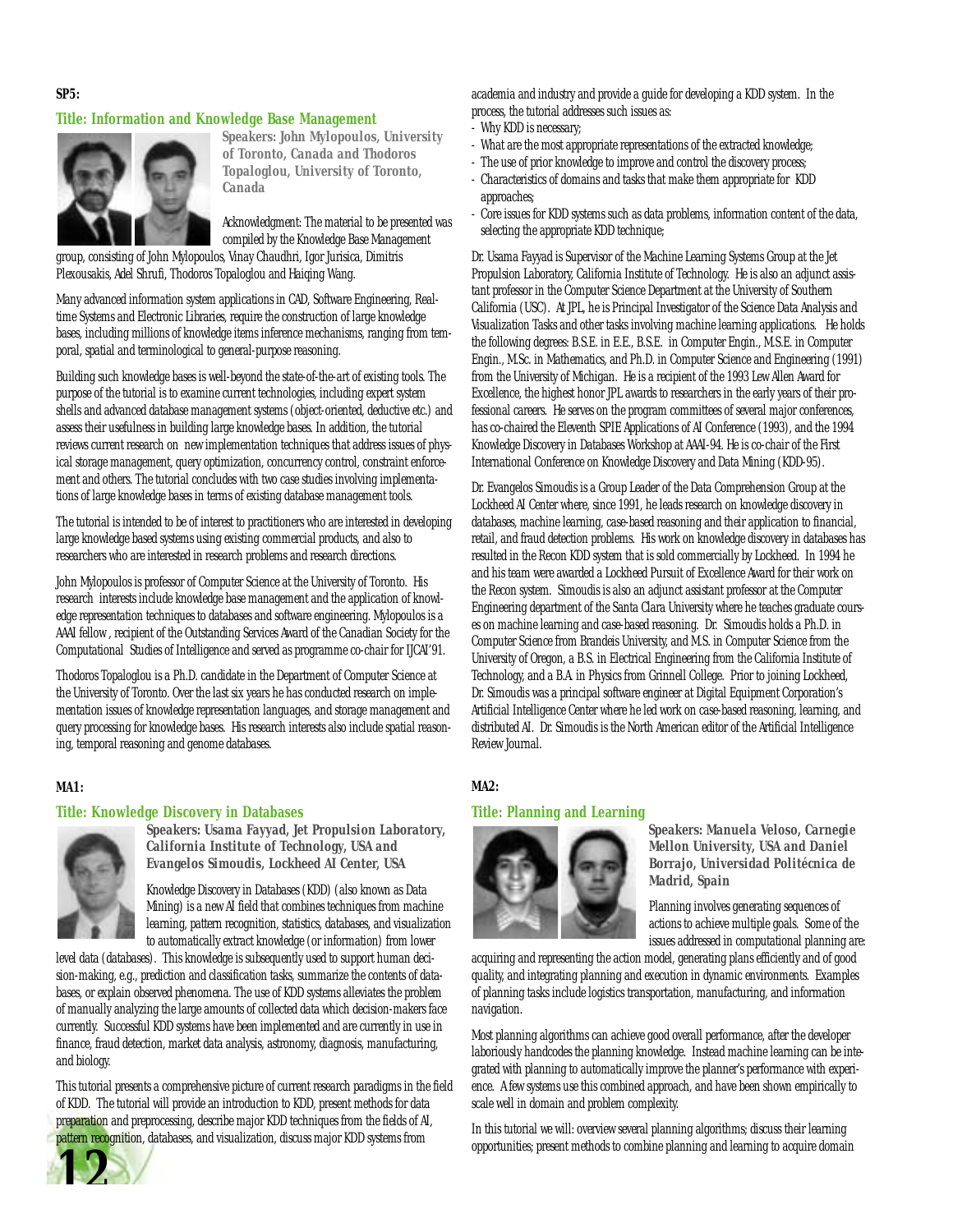and strategy knowledge, and to generate good quality plans; and introduce how the interleaving of planning and execution can be used to gather information that leads to increasingly more informed planning.

This tutorial is targeted at planning and learning researchers, AI practitioners, and technology managers interested in building robust planning systems. Commercialized planners do not yet use machine learning techniques. The tutorial will present integrated planning and learning algorithms, which have the potential to be of great impact in real-world applications.

Prerequisite knowledge: Familiarity with basic representation and search methods will be helpful.

Manuela Veloso received her Ph.D. in 1992 in computer science from Carnegie Mellon University, where she is currently an assistant professor. Dr. Veloso's research interests include planning, analogical reasoning, and the combination of analytical and inductive learning methods. She also investigates methods in which perception and learning are combined to address jointly high-level and low-level reasoning tasks. She is the author of a book on planning and analogical reasoning and she has published over thirty papers.

Daniel Borrajo received his Ph.D. in Computer Science from Universidad Politécnica de Madrid (UPM) in 1990. He is currently an Associate Professor at the School of Computer Science (UPM). Dr. Borrajo's main research interest is the integration of Artificial Intelligence techniques, specially concerning machine learning and planning.

#### **MA3:**

#### **Title: Genetic Algorithms and Genetics-Based Machine Learning**



*Speakers: David E. Goldberg, University of Illinois at Urbana-Champaign, USA and John R. Koza, Stanford University, USA*

This tutorial will introduce participants to the ideas and applications of *genetic algorithms* (GAs)—computer search procedures based on the

mechanics of natural genetics and natural selection—and *genetics-based machine learning* (GBML)—machine learning techniques that use genetic algorithms and their derivatives. GAs and GBML are receiving increased attention in practical yet difficult search and machine learning problems across a spectrum of disciplines. We review the mechanics of a simple genetic algorithm and consider the implicit parallelism that underlies its power. A parade of current search applications is reviewed as are more advanced GA techniques such as niching and messy GAs. The two most prominent techniques of GBML, classifier *systems* and *genetic programming*, are also surveyed.

#### Tutorial Level: Beginning

Prerequisite Knowledge: Knowledge of genetic algorithms or biological concepts is not assumed. A general familiarity with computers and programming is required.

David E. Goldberg is Professor of General Engineering at the University of Illinois at Urbana-Champaign. He holds a Ph.D. from the University of Michigan and has written papers on the application and foundations of genetic algorithms. His book *Genetic Algorithms in Search, Optimization, and Machine Learning* (Addison-Wesley, 1989) is widely used and his recent studies have considered an integrated approach to the fast solution of difficult problems using non-traditional GAs.

John R. Koza is Consulting Professor of Computer Science at Stanford University. He received his Ph.D. in Computer Science from the University of Michigan in the field of machine learning and induction in 1972. He currently is investigating the artificial breeding of computer programs and has completed two books, *Genetic Programming: On the Programming of Computer by Means of Natural Selection* (MIT Press 1992) and *Genetic Programming II* (MIT Press 1994), that describe these ongoing efforts. Between 1973 and 1987 he was chief executive officer of Scientific Games Incorporated in Atlanta, and he is currently a principal in Third Millennium Venture Capital Limited in California.

#### **MA4:**

#### **Title: Constraint Directed Scheduling: Theory and Practice**



*Speakers: Mark S. Fox, University of Toronto, Canada and Monte Zweben, Red Pepper Software Co., USA*

Over the last 15 years the field of Knowledge-Based Scheduling has explored a variety of techniques for the creation of realistic schedules. During the last five years, a convergence of

approaches has occurred. At the core of this convergence lies the ability to represent and reason about the plethora of constraints that exist in scheduling environments. The goal of this tutorial is to convey the core concepts of Constraint-Directed Scheduling. We will first explore the complexities of the environments in which scheduling systems operate in order to understand why scheduling is difficult. Next the theoretical foundation of constraint-directed scheduling will be described. This will include basic concepts in constraint satisfaction/optimization and generative and repair-based search techniques. Methods and examples will be selected based on their relevance to the scheduling problem. This will be followed by a review of the two major classes of scheduling problems: flow and job shops, with examples of systems in production use today. The tutorial will then explore how these problems are exacerbated by domain uncertainty and how uncertainty forces scheduling to reconsider planning decisions. Lastly, we will review current directions in distribution scheduling decisions among agents. Throughout the tutorial examples will be drawn from real scheduling systems, including GERRY, KBLPS, REDS, and LMS.

Target Audience: This tutorial is intended for a wide audience likely to include AI practitioners and researchers, industrial operations managers, production managers, and Operations Research (OR) experts. The tutorial participant does not require any prerequisite knowledge but familiarity with basic search methods is helpful.

Mark S. Fox received his B.Sc. in Computer Science from the University of Toronto in 1975 and his Ph.D. in Carnegie Mellon University in 1983. Research interests include enterprise integration, business process re-engineering, concurrent engineering, supply chain management, constrain directed reasoning and common sense modeling. Dr. Fox has published over 50 papers, and is a Fellow of AAAI and CIAR/PRECARN, and a member of AAAI, ACM, IEEE, IIE, SME, CSCSI and TIMS.

Monte Zweben is President and CEO of the Red Pepper Software Company. Red Pepper produces commercial planning and scheduling systems for manufacturing and large scale operations. Prior to founding Red Pepper, Mr. Zweben was the Deputy Branch Chief of the Artificial Intelligence Research Branch at NASA Ames Research Center. At NASA, Mr. Zweben managed the Space Shuttle Ground Processing Scheduling (GPSS) project which is operationally used at the Kennedy Space Center to coordinate Space Shuttle repairs, maintenance, and refurbishment.

#### **MA5:**

#### **Title: Cooperative Information Systems**



*Speakers: Michael N. Huhns and Munindar P. Singh, Microelectronics and Computer Technology Corporation, Austin, TX, USA*

Cooperative Information Systems (CIS) are concerned with the problems of constructing complex distributed systems of users, applications, and

information resources, problems made more urgent by the rapid expansion of the infrastructure for wide area computing. CIS embodies a collection of powerful agent-based paradigms for constructing open information systems. Importantly, CIS are a generation beyond client-server computing, and they provide a way to incorporate legacy systems into modern information environments.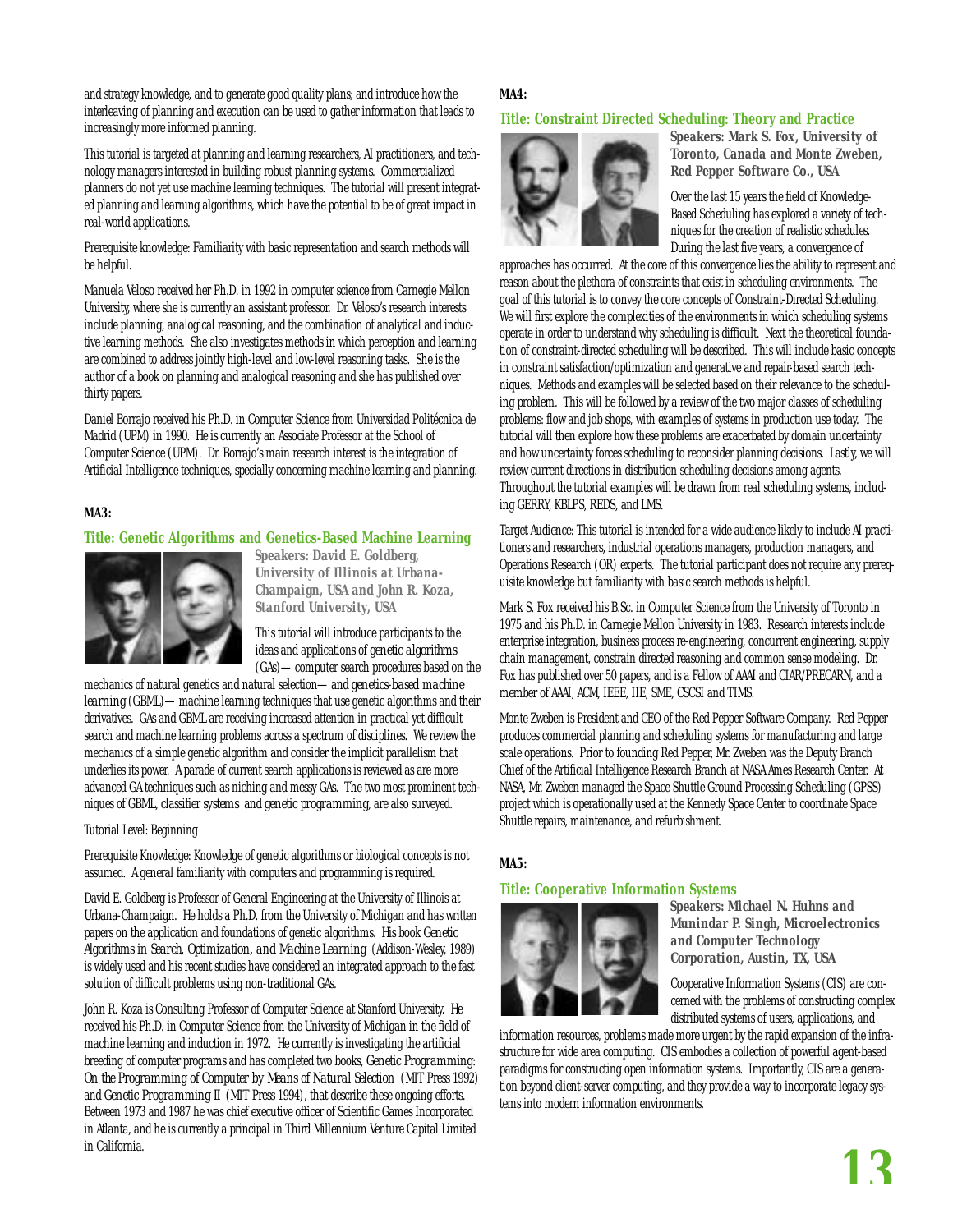This tutorial will introduce the CIS paradigms, focusing on key unsolved problems, especially those where AI may best be applied. It presents theories, architecture's, languages, and techniques for achieving coordinated behavior among a decentralized group of providers, gatherers, and consumers of information, as well as the information flows that exist among them. It will describe successful applications in telecommunications, manufacturing automation, and information retrieval, and discuss upcoming applications over the world-wide web. This tutorial will guide practitioners seeking new ways to attack the problems engendered by heterogeneity and distribution, and access to external information. It will introduce graduate students and other researchers to a new area of agent-based technology, with lots of exciting and important problems. Prerequisite knowledge: No special background is assumed.

Michael N. Huhns received the Ph.D. (1975) in E.E. from the University of Southern California. He is a senior researcher at MCC and an adjunct professor in CS at U. Texas. He is the author of over 100 papers and two books in DAI and enterprise information integration.

Munindar P. Singh received the Ph.D. (1992) in CS from the University of Texas (Austin). He is a researcher at MCC, and an adjunct assistant professor in CS at U. Texas. His research is in CIS, DAI, NLP, and agent programming, and he has authored a book on Multiagent Systems.

#### **MP2:**

#### **Title: Knowledge Engineering Environments for Reusable Knowledge Components**



#### *Speakers: Henrik Eriksson, Linköping University, Sweden and Angel R. Puerta, Stanford University, USA*

This tutorial will develop a comprehensive view of the most important principles and practical issues in knowledge engineering and knowledge acquisition. We will present the theoretical

foundations of these fields to establish a framework in which the attendee can understand and analyze how theories are put to practice. We will concentrate on illustrating problems with computer-based tools, covering examples from early expert systems to the new generation of knowledge-based systems based on reusable knowledge components. Throughout the tutorial, we will emphasize particular issues such as human-computer interaction, that affect the design and development of knowledge-engineering software environments, and will address the specific tradeoffs created by conflicting design requirements. After the tutorial, the attendee should have a good understanding of the principles and design tradeoffs involved in the construction of knowledge-engineering environments for reusable components, a solid background on existing environments, and a clear grasp of the research issues that affect knowledge engineering and knowledge acquisition within the context of knowledge sharing. The course will be especially helpful to knowledge engineers involved in the development of knowledge-based systems to research scientists who work with knowledge bases, and to anyone who desires a detailed overview of the advances in knowledge-engineering and knowledge-acquisition tool design and development. Newcomers to the field of artificial intelligence benefit from an up-to-date introduction to knowledge-engineering and knowledge-acquisition techniques.

Prerequisite Knowledge: This tutorial is suited for an audience with an introductory background in artificial intelligence and knowledge engineering.

Angel R. Puerta is a Research Scientist at the Knowledge Systems Laboratory, Medical Computer Science Group, Stanford University. He received his Ph.D. degree in Computer Science from the University of South Carolina in 1990. His dissertation work studies the uses of machine learning in intelligent interfaces. His current research interest include model-based user-interface development, and knowledge-engineering environments for knowledge sharing. His work concentrates on *Mecano,* a user-interface development environment where software tools manipulate shareable models of user interfaces to produce executable interface designs.



Henrik Eriksson is an assistant professor in Computer Science at the Department of Computer and Information Science, Linköping University, Linköping, Sweden. He received a Ph.D. in Computer Science from Linköping University in 1991. His dissertation work was concerned with computer-based tool support for knowledge acquisition. He is currently working on various aspects of knowledge-acquisition for knowledge based systems, primarily the generation of custom-tailored knowledge acquisition tools from high-level specifications. Between 1991 and 1994, he was a visiting scholar at the Knowledge Systems Laboratory, Stanford University, where he developed techniques for the construction of knowledge-based systems from reusable components, and for domain-oriented knowledge acquisition.

#### **MP3:**

#### **Title: Hybrid Intelligent Systems**



#### *Speaker: Larry R. Medsker, The American University, USA*

Hybrid intelligent systems are now part of the repertoire of computer systems developers and important research mechanisms in the study of artificial intelligence. The integration of neural networks and expert systems has proven to be a way to develop useful realworld applications, and hybrid systems involving fuzzy logic, genet-

ic algorithms, and case-based reasoning are also currently receiving substantial attention. Participants in this tutorial will gain a timely update on the status of hybrid intelligent systems and learn how to choose and develop appropriate applications. Examples and case studies will be used to illustrate principles and development techniques, giving insight into how actual applications work.

The tutorial starts with a summary of the individual intelligent technologies, and subsequent sections give detailed discussions of different combinations of these intelligent technologies, along with examples and case studies. After this tutorial, the participants should be able to

- describe the important concepts, strengths, and limitations of each technology
- recognize and analyze problems appropriate for hybrid system solutions
- choose appropriate hybrid intelligent technology solutions
- understand how applications are designed with any of the approaches covered
- choose appropriate commercial development shells or tools
- identify methods for testing and validating application implementations

Prerequisite Knowledge: This tutorial will be of interest both to practitioners and to researchers in intelligent systems. Neither prior knowledge nor experience with all of these intelligent technologies is required, but some understanding of at least one of the technologies will be helpful. Relevant research and development backgrounds and disciplines include computer science, information systems, management and decision science, and electrical and industrial engineering.

Larry R. Medsker is a professor of computer science and information systems at The American University. His research and teaching focus on expert systems, neural networks, and the integration with other intelligent technologies. He has published three books and over 100 scientific papers. He earned the Ph.D. degree from Indiana University and has held positions at the Purdue School of Science and Bell Laboratories.

#### **MP4:**

#### **Title: Inductive Logic Programming and Applications**



*Speakers: Stan Matwin, University of Toronto, Canada and Francesco Bergadano, University of Messina, Italy*

Inductive Logic Programming (ILP) is a new, burgeoning field of AI, combining machine learning and logic programming. ILP learns

relational (first order logic) concept descriptions from facts. ILP can also be viewed as a technique of developing logic programs from known instances of their input-output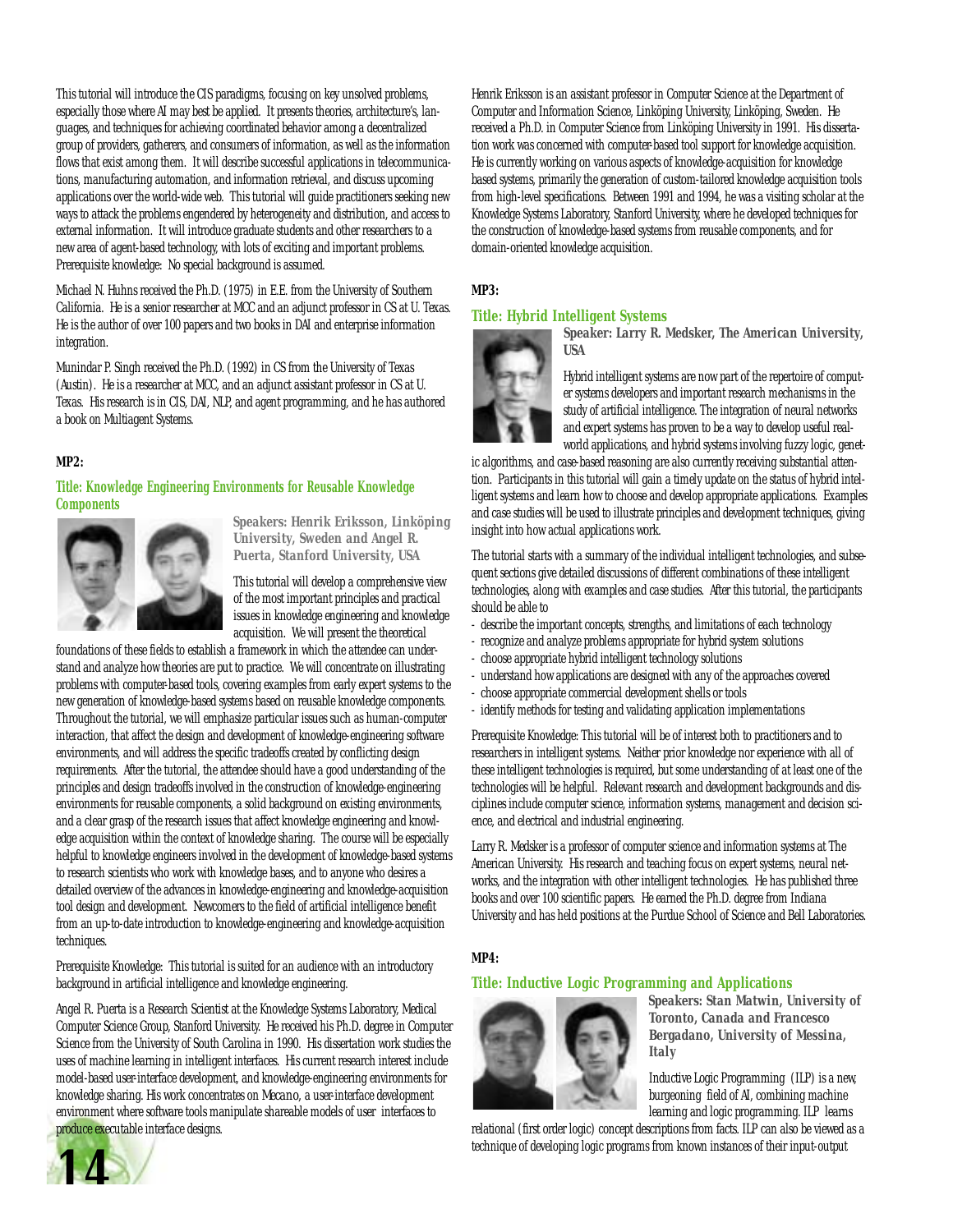behavior. ILP reaches beyond the limitations of inductive learning systems based on attribute-value representation of examples and concepts. The tutorial will clarify the goals and the motivations of ILP in a simplified problem setting. Classical bottom-up and top-down methods for learning Horn clauses from examples will be described in a simplified form. We will describe the principles behind the successful ILP systems: GOLEM, FOIL, and PROGOL. We will discuss how ILP systems are capable of «creative» learning, going beyond the language in which the examples and the background knowledge are expressed. We will then survey the recent, successful applications of ILP in areas such as pharmaceuticals design, music, protein folding, CAD, natural language processing, software tools etc. The tutorial does not assume any advanced background beyond the basic concepts in logic.

F. Bergadano is Professor of Computer Science at the University of Messina, Italy. He has published more than 60 papers in international Computer Science conferences and journals. He was on the program committee of major AI meetings including IJCAI and the Int. Machine Learning Conference, and was co-chairman of the 1994 European Machine Learning Conference. He has taught previous tutorials at IJCAI-91 and AAAI-94. He is currently interested in Inductive Logic Programming, Machine Learning and Discovery in Databases.

S. Matwin is Professor of Computer Science at the University of Ottawa, Canada, where he teaches machine learning, ILP, AI, and compiler construction. His research interests are in machine learning and its applications, with the special emphasis on ILP and applications in software engineering and text analysis. Stan has published more than 70 papers in journals and refereed international conferences. Member of the program committee of a number of conferences in machine learning, he is also the president of the Canadian Society for Computational Studies of Intelligence, member of the Editorial Board of IEEE EXPERT, and vice-chair of IFIP Working Group 12.2 (Machine Learning). He has taught an ILP tutorial at AAAI-94.

#### **MP5:**

#### **Title: Intelligent Multimedia Interfaces**



*Speaker: Mark T. Maybury, The MITRE Corporation, USA*

Multimedia communication is ubiquitous in daily life. When we converse with one another, we utilize a wide array of media to interact, including spoken language, gestures, and drawings. We exploit multiple sensory systems or modes of communication

including vision, audition, and taction. Although humans have a natural facility for managing and exploiting multiple input and output media, computers do not. Consequently, providing machines with the ability to interpret multimedia input and generate coordinated multimedia output would be a valuable facility for a number of key application such as information retrieval and analysis, training, and decision support.

The purpose of this tutorial is to introduce the emerging literature and set of techniques for building multimedia and multimodal interfaces, i.e. those interfaces that interpret and generate multiple media, e.g., spoken and written natural language, graphics, nonspeech audio, maps, animation. A multimedia lecture presentation will be augmented with video demonstrations of state of the art systems from the US, Europe, and Japan that support integrated multimedia input and/or coordinated multimedia output. Attendees will be provided with copies of all presentation slides, a research bibliography, and an overview article of the field.

Prerequisite Knowledge: No prerequisite knowledge is required, although general knowledge of user interfaces and artificial intelligence will enhance the value of this course for participants.

Mark Maybury received his BA in Mathematics from the College of the Holy Cross in 1986. As a Rotary Scholar at Cambridge University, England he received his M.Phil in Computer Speech and Language Processing in 1987 and his Ph.D. in Artificial Intelligence in 1991 for his dissertation, «Generating Multisentential Text Using Communicative Acts:. Mark was awarded an MBA from RPI in 1989. He currently is the Director of the Bedford Artificial Intelligence Center and Department Head of Advanced Information Systems Technology at the MITRE Corporation, where he directs and conducts research in advanced information systems. His current work focuses on intelligent human computer interfaces, tailored information presentation, and narrated animation. Dr. Maybury has published over fifty technical and tutorial articles in the area of language generation and multimedia presentation. He chaired the AAAI-91 Workshop on Intelligent Multimedia Interfaces and edited the international collection, Intelligent Multimedia Interfaces (AAAI/MIT Press, 1993).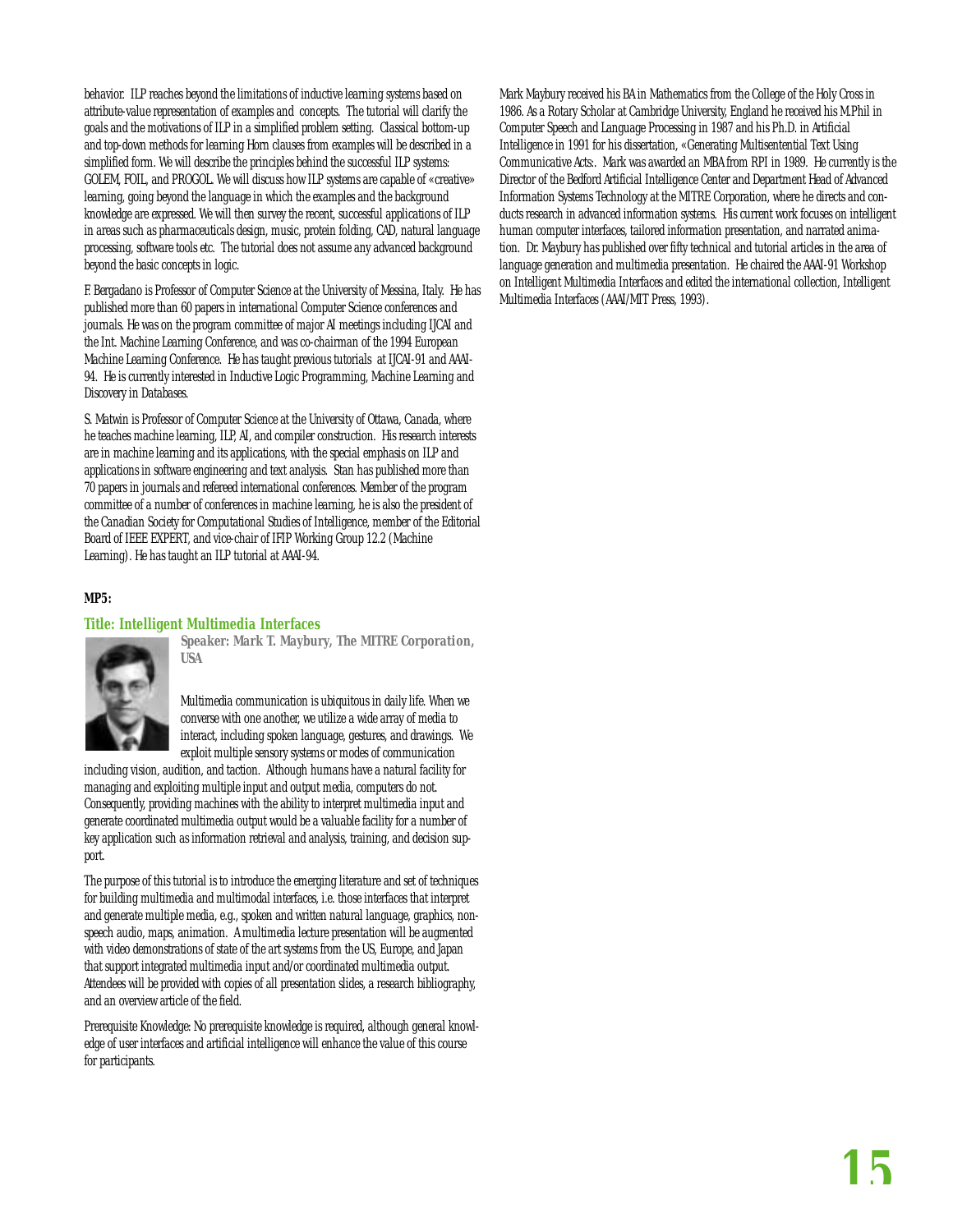### Workshop Program

(Preliminary dates; by invitation only)

**Adaptation and Learning in Multiagent Systems (W1)** *Contact: Sandip Sen; sandip@kolkata.mcs.utulsa.edu* **Monday, August 21** 

**Agent Theories, Architectures, and Languages (W2)** *Contact: Mike Wooldridge; M.Wooldridge@doc.mmu.ac.uk*  **Saturday, August 19–Sunday, August 20**

**AI in Distributed Information Networks (W3)** *Contact: Suhayya Abu-Hakima; suhayya@ai.iit.nrc.ca*  **Saturday, August 19**

**Anytime Algorithms and Deliberation Scheduling (W4)** *Contact: Louis J. Hoebel; hoebel@AI.RL.AF.MIL* **Sunday, August 20**

**Applications and Implementations of Nonmonotonic Reasoning Systems (W5)** *Contact: Rachel Ben-Eliyahu; rachelb@cs.Technion.AC.IL*  **Monday, August 21** 

**Artificial Intelligence and Music (Specialized topic: AI Models of Structural Music Understanding) (W6)** *Contact: Gerhard Widmer; gerhard@ai.univie.ac.at*  **Monday, August 21** 

#### **Artificial Intelligence and Prediction (W7)**

*Contact: Steven Kim; shk2m@poe.acc.virginia.edu/kims@virginia.edu* **Saturday, August 19**

**Artificial Intelligence and the Environment (W8)** *Contact: Cindy L. Mason; mason@ptolemy.arc.nasa.gov* **Saturday, August 19**

**Basic Ontological Issues in Knowledge Sharing (W9)** *Contact: Doug Skuce; doug@csi.UOttawa.ca*  **Saturday, August 19-Sunday, August 20**

**Building Probabilistic Networks: Where Do the Numbers Come From ? (W10)** *Contact: Linda van der Gaag; linda@cs.ruu.nl* **Monday, August 21** 

**Computational Auditory Scene Analysis (W11)** *Contact: Hiroshi G Okuno; okuno@nuesun.ntt.jp* **Saturday, August 19-Sunday, August 20**

**Connectionist-Symbolic Integration: From Unified to Hybrid Approaches (W12)** *Contact: Ron Sun; rsun@cs.ua.edu*  **Saturday, August 19-Sunday, August 20**

**Context in Natural Language Processing (W13)** *Contact: Lucja Iwanska; lucja@iwanska.cs.wayne.edu*  **Saturday, August 19**

**Data Engineering for Inductive Learning (W14)** *Contact: Peter Turney; peter@ai.iit.nrc.ca* **Sunday, August 20**

**Developing AI Applications for Disabled Persons (W15)** *Contact: John Aronis; aronis@cs.pitt.edu* **Saturday, August 19**



**Entertainment and AI/Alife (W16)** *Contact: Hiroaki Kitano; kitano@csl.sony.co.jp* **Saturday, August 19** 

**Executable Temporal Logics (W17)** *Contact: Michael Fisher; M.Fisher@doc.mmu.ac.uk* **Sunday, August 20**

**Formal Approaches to the Reuse of Plans, Proofs, and Programs (W18)** *Contact: Jana Koehler; koehler@dfki.uni-sb.de* **Saturday, August 19-Sunday, August 20 (morning only)**

**Fuzzy Logic in Artificial Intelligence (W19)** *Contact: Anca Ralescu; anca@fuzzy.or.jp*  **Saturday, August 19 and Monday, August 21** 

**Intelligent Manufacturing Systems (W20)** *Contact: Norman Sadeh; norman.sadehkoniecpol@cimds3.ri.cmu.edu/sadeh@cs.cmu.edu* **Saturday, August 19** 

**Intelligent Multimedia Information Retrieval (W21)** *Contact: Mark T. Maybury; maybury@linus.mitre.org* **Saturday, August 19** 

**Machine Learning and Comprehensibility (W22)** *Contact: Claire Nedellec; Claire.Nedellec@lri.fr*  **Saturday, August 19-Sunday, August 20**

**Machine Learning in Engineering (W23)** *Contact: Julien Benoit; julien@magnum.crim.ca*  **Monday, August 21** 

**Modelling Context in Knowledge Representation and Reasoning (W24)** *Contact: Patrick Brezillon; brezil@laforia.ibp.fr*  **Sunday, August 20**

**Multilingual Text Generation (W25)** *Contact: Richard Kittredge; kittredg@IRO.UMontreal.CA* **Sunday, August 20–Monday, August 21** 

**New Approaches to Learning for Natural Language Processing (W26)** *Contact: Stefan Wermter; wermter@nats2.informatik.unihamburg.de* **Monday, August 21** 

**Nonmonotonic Reasoning, Action and Change (W27)** *Contact: Mary-Anne Williams; maryanne@frey.newcastle.edu.au* **Sunday, August 20** 

**On Reflection and Meta-Level Architectures and their Applications in AI (W28)** *Contact: Mamdouh Ibrahim; mibrahim@rcsuna.gmr.com* **Monday, August 21** 

**Parallel Processing for Artificial Intelligence (W29)** *Contact: James Geller; geller@vienna.njit.edu* **Sunday, August 20–Monday, August 21** 

**Practical development strategies for industrial strength case-based reasoning (CBR) applications (W30)** *Contact: Michael Manago; ACKNOWLEDGE@AppleLink.Apple.COM*  **Monday, August 21** 

**Representation and Processing of Spatial Expressions (W31)** *Contact: Patrick Luke Olivier; plo@aber.ac.uk* **Saturday, August 19**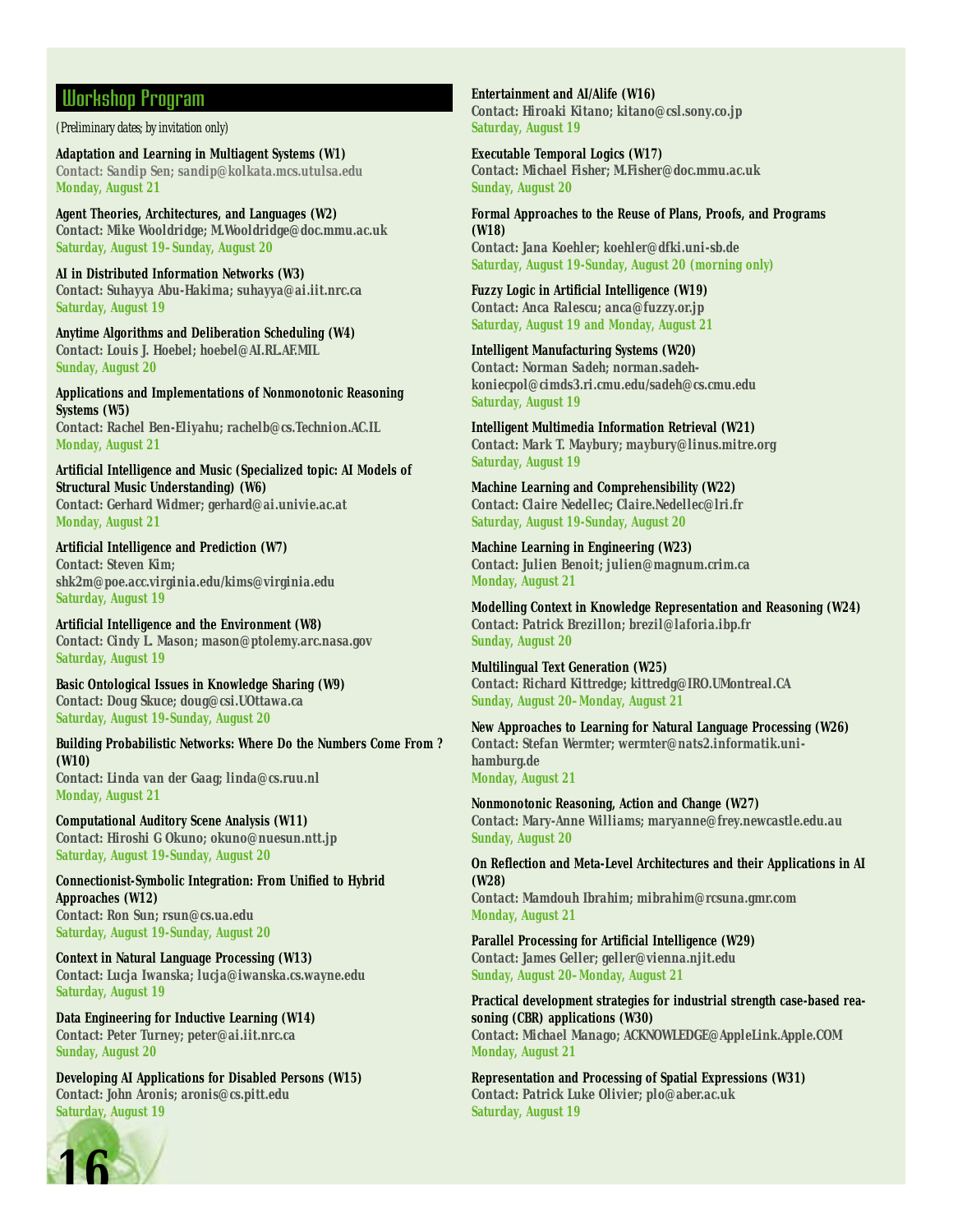**Representing and Reasoning with Device Function (W32)** *Contact: Dean Allemang; allemang@vptt.ch*  **Saturday, August 19** 

#### **Second Engineering Problems for Qualitative Reasoning Workshop (W33)**

*Contact: Marcos Vescovi; vescovi@HPP.Stanford.EDU* **Sunday, August 20** 

**Spatial and Temporal Reasoning (W34)** *Contact: Frank Anger; fdang@dcs106.dcsnod.uwf.edu* **Monday, August 21** 

**The Next Generation of Plan Recognition Systems: Challenges for and Insight from Related Areas of AI (W35)** *Contact: Mathias Bauer; bauer@dfki.uni-sb.de*

**Sunday, August 20** 

#### **Third Workshop on AI and Software Engineering «Breaking the Toy Mold» (W36)**

*Contact: Chris Welty; weltyc@cs.vassar.edu* **Sunday, August 20 (afternoon only)–Monday, August 21** 

**Validation & Verification of Knowledge-Based Systems (W37)** *Contact: R.F. Gamble; gamble@tara.mcs.utulsa.edu* **Saturday, August 19** 

## Exhibition, Robot Competition and the Robot Building Laboratory, RBL-95



The exhibit program will offer exhibits and demonstrations by the leading suppliers of AI software as well as AI consultants and publishers displaying the latest in AI books and periodicals. At the time of publication, 1995 Exhibitors include AAAI Press, Academia Book Exhibits, Academic Press, Inc., Acknosoft, Amzi! Inc., DHR Technologies, Inc., Elsevier Science Publishers, IS Robotics, Kluwer Academic Publishers, Lawrence Erlbaum Associates, Miller Freeman Inc./AI Expert Magazine, The MIT Press, Morgan Kaufmann Publishers, Inc., Portland/Oregon Visitors Association, Prentice Hall, and Talarian Corporation.

## The Robot Competition

This year's IJCAI will include several events showing off the community's work in intelligent robotics. Events will cover both research and applied robot systems.

- Robot Competition 95: This contest will test a robot's ability to take direction and navigate through an office environment in order to complete a delivery task. Robots must operate autonomously, but can ask for directions from people they meet in the competition ring. Speech understanding and manipulation are not required abilities, but there will be ample opportunity to show them off if you have them. For more details, contact David Kortenkamp (korten@mickey.jsc.nasa.gov).
- Intelligent Wheelchair Exhibition: The focus of this event is on a particular application: robotic mobility assistants for the severely disabled. The competition tasks will include things such as room to room navigation, speed trials down crowded hallways and through doorways, and docking with desks and tables. Each robot must be able to carry a human user, and all communications with the robot must be done by the user (no radios, etc.). The contest goals are to see who can make the most capable chair with the best user interface (if a user could type well, or operate a joystick competently, than an ordinary wheelchair would do!). The point of contact for this event is David P. Miller (dpmiller@mitre.org).
- Robot Exhibition: This will be a time and place for some unique robot systems to show off their stuff. The participants in this event should have a demonstration that is dynamic and of wide appeal. Examples might include: bi-pedal walking robots; robot teams playing football (soccer); square dancing LEGO robots, etc. This is meant to be an intelligent and innovative robot show, not an industrial robot show. Product demonstrations should be arranged through the regular exhibit program. Please contact AAAI for further information. For more information about the robot exhibition, contact David Miller or Raja Chatila (dpmiller@mitre.org or raja@laas.fr)

## Robot Building Laboratory RBL-95

The RBL began two years ago at AAAI-93 in Washington, DC, and will continue in 1995 in Montréal. Although the RBL will begin with a tutorial, it will be much more than that. It will be total-immersion robotics, the epitome of the «learn by doing» paradigm. Previously targeted at students and researchers without experience in robot construction, RBL-95 will also appeal to the skilled roboticist, with opportunities for open competition and exhibition in conjunction with the larger Robot Competition. These new features, combined with the traditional tutorial and lab offer something for every robot enthusiast. First exposure to the RBL experience comes via the tutorial. Here, attendees learn the principles of LEGO robot construction and control. All topics are presented; gear train design to sensor characteristics, closed-loop control to subsumption.

The tutorial prepares the lab participants for 4 days of intense LEGO building and contests. The lab is a complete robotics workshop; soldering irons, hot glue guns, tools, lots of LEGO, computers, and software are provided for the participants. In addition, roundthe-clock teaching assistants offer advice as needed. Advanced concepts are explored in informal meetings scheduled over the 4 lab days; participants are given the opportunity to discuss any problems they are experiencing with their robot, and to learn from other teams. Team progress is measured empirically in a series of contests that build upon each other by requiring some added skill/behavior from the robots. This series culminates in a final contest where autonomous robots exhibit quite intelligent behavior.

Subject to certain constraints, anyone with a «small» robot can register to compete in the new Open Contest (not coincidentally identical to the final Lab contest). By contrasting four day-old LEGO robots with those constructed over time by these experienced roboticists, all participants can share their problems, solutions, and ideas.

For further information regarding the program, please contact Jeffrey Graham, RBL-95 Chair, at jsgraham@cftnet.com.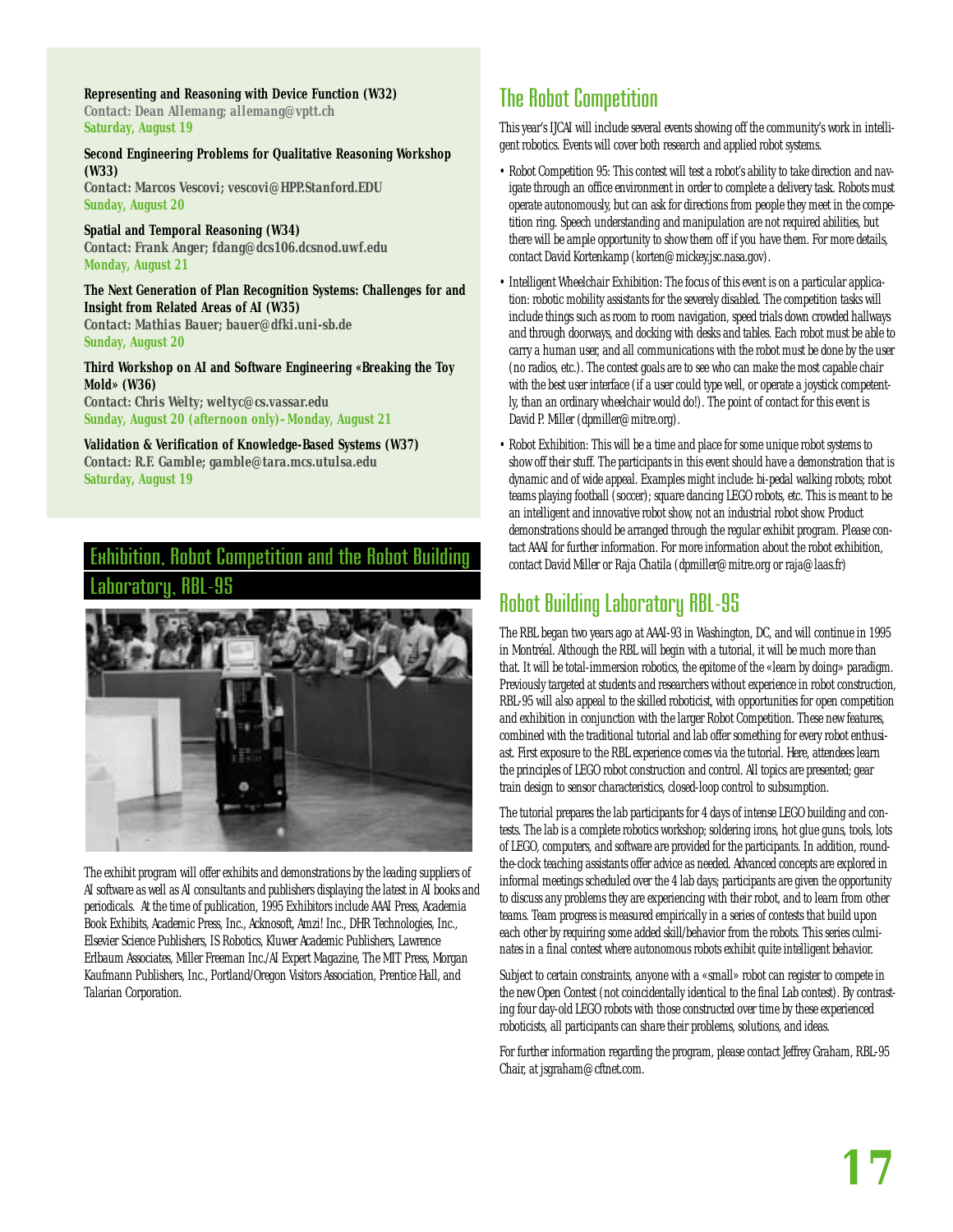### AAI Collocated Conferences

## IAAI Conference

#### **Please Join Us for IAAI-95!**

The Seventh Annual Conference on Artificial Intelligence is collocated with the Fourteenth International Joint Conference on Artificial Intelligence in Montréal, Canada. IAAI-95 highlights deployed AI applications judged to be the most innovative. The organizations honored this year will include Singapore Telecom; Ministry of Agriculture and Land Reclamation, Egypt; Port of Singapore Authority; IBM Corporation, USA; Jet Propulsion Laboratory, USA; VTT Information, Finland; Korea Advanced Institute of Science and Technology; GTE Laboratories, USA; United Technologies Research Center, USA; GE Capital Mortgage Corporation, USA; US Department of the Treasury; General Motors Corporation, USA; Canon USA, Inc.; Mita Industrial Co., Ltd, Japan; US Army AI Center. Applications will be presented in talks that are accompanied by audiovisual presentations and live demonstrations. Meet-theauthor discussions at the end of each session encourage close interaction between presenters and other conference participants. IAAI also includes panels and invited talks. IAAI-95 sessions will be scheduled to allow participants to attend some of the IJCAI activities, including tutorials, workshops, and the conference exhibition. Please join us for a stimulating and rewarding conference!

Jan Aikins, Xerox Corporation, IAAI-95 Program Chair Howard Shrobe, ARPA/Massachusetts Institute of Technology, IAAI-95 Cochair

#### **IAAI-95 Program Committee:**

Bruce Buchanan, University of Pittsburgh (USA) Elizabeth Byrnes, Bankers Trust Company (USA) Marc Eisenstadt, Knowledge Media Institute (United Kingdom) Philip Klahr, Inference Corporation (USA) Alain Rappaport, Neuron Data (USA) Earl Sacerdoti, Apple Computer (USA) Herb Schorr, USC/Information Science Institute (USA) Ted Senator, US Department of the Treasury (USA) Reid Smith, Schlumberger Cambridge Research (United Kingdom)



**IAAI-95 Invited Talk** *Image Guided Brain Surgery* **W. Eric L. Grimson, MIT Artificial Intelligence Lab**

High quality 3D medical sensors and new minimally invasive surgical procedures pose an interesting challenge: how best to present relevant information to guide a surgeon. Emerging «enhanced reality» visualization methods are leveraging 15 years of Image Understanding research to provide systems that guide surgeons to extract targeted tissues with minimal collateral damage.

**Invited Panels** (to date): *Politics of Communication* **Moderator: Randy Davis, MIT AI Laboratory** *Artificial Intelligence in the Capital Markets* **Organized by Ganesh Mani, LBS Capital Management, Inc.** *SIMNET (Intelligent Simulation in the Military)* **Moderator: Paul Rosenbloom, University of Southern California/Information Sciences Institute**

## KDD-95 Conference

Please join us for the First International Conference on Knowledge Discovery and Data Mining (KDD-95). With the advances in data acquisition and storage technologies, the problem of how to turn raw data into useful information becomes a significant one. Having reached sizes that defy even partial examination by humans, modern databases and collections of data sets are literally swamping users. This data firehose phenomenon appears in many fields including science data analysis, medical and healthcare, corporate and marketing, and financial markets.

Knowledge Discovery in Databases (KDD) and Data Mining are areas of common interest to researchers in machine learning, machine discovery, statistics, intelligent databases, knowledge acquisition, data visualization, high performance computing, and expert systems. Due to strong demand for participation and the growing demand for formal proceedings, it has become necessary to change the format of the previous KDD workshops to a conference with open attendance. This conference will continue in the tradition of the 1989, 1991, 1993, and 1994 KDD workshops by bringing together researchers and application developers from different areas, and focusing on unifying themes such as the use of domain knowledge, managing uncertainty, interactive (human-oriented) presentation, and applications. The KDD conference also includes invited talks, a demo and poster session, and panel discussions.

Usama M. Fayyad, Jet Propulsion Laboratory, KDD-95 Program Cochair Ramasamy Uthurusamy, General Motors Research, KDD-95 Program Cochair

#### **KDD-95 Program Committee**

Rakesh Agrawal, IBM Almaden Research Center (USA) Tej Anand, AT&T Global Information Solutions (USA) Ron Brachman, AT&T Bell Laboratories (USA) Wray Buntine, NASA Ames Research Center (USA) Nick Cercone, University of Regina (Canada) Peter Cheeseman, NASA Ames Research Center (USA) Greg Cooper, University of Pittsburgh (USA) Brian Gaines, University of Calgary (Canada) Clark Glymour, Carnegie Mellon University (USA) David Hand, The Open University (United Kingdom) David Heckerman, Microsoft Corporation (USA) Se Jung Hong, IBM TJ Watson Research Center (USA) Larry Jackel, AT&T Bell Laboratories (USA) Larry Kerschberg, George Mason University (USA) Willi Kloesgen, GMD (Germany) David Madigan, University of Washington (USA) Chris Matheus, GTE Laboratories (USA) Heikki Mannila, University of Helsinki (Finland) Gregory Piatetsky-Shapiro, GTE Laboratories (USA) Daryl Pregibon, AT&T Bell Laboratories (USA) Arno Siebes, CWI (Netherlands) Evangelos Simoudis, Lockheed Research Center (USA) Andrzej Skowron, University of Warsaw (Poland) Padhraic Smyth, Jet Propulsion Laboratory (USA) Alex Tuzhilin, NYU Stern School (USA) Xindong Wu, Monash University (Australia) Wojciech Ziarko, University of Regina (Canada) Jan Zytkow, Wichita State University (USA)

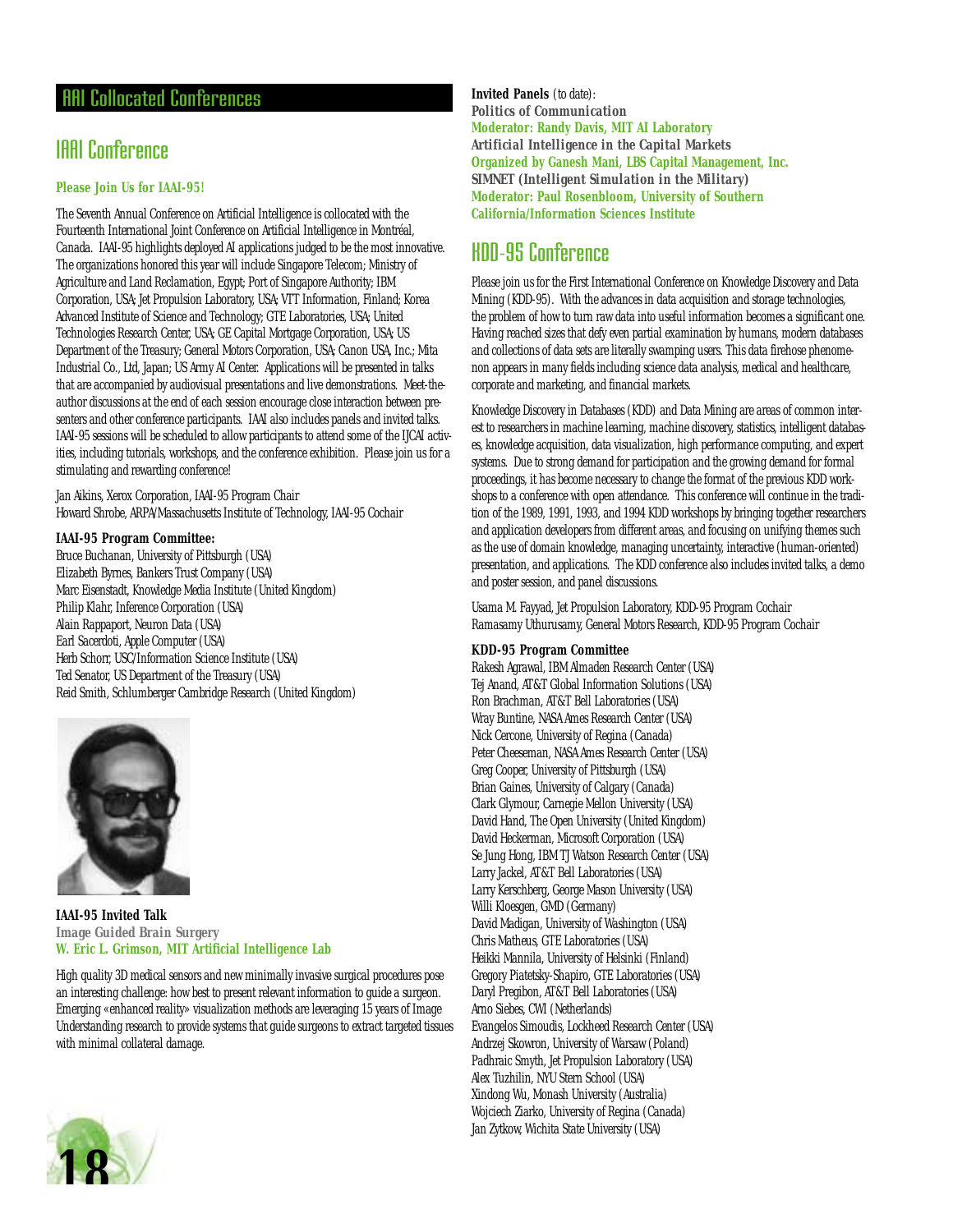## Registration Information/Registration

### Fees/Housing/General Information

## **Registration**

Onsite registration will be located in the Exhibition Hall 100B on the first floor of the Palais de Congrès de Montréal, 201 Viger Avenue West, Montréal, Québec, Canada. Registration hours will be Saturday, August 19–Monday, August 21 from 7:30am–6:00pm, and Tuesday, August 22 through, Friday, August 25 from 8:00am – 6:00pm. (Registration hours are subject to modification). All attendees must pick up their registration packets for admittance to programs.

Note: Workshop onsite registration on Saturday, August 19, will be located in the main entrance hall of the Palais de Congrès de Montréal, 201 Viger Avenue West, Montréal, Québec, Canada. from 7:30am–6:00pm.

Early registration must be postmarked by June 21, 1995. Late registration must be postmarked by July 26, 1995.

# IJCAI-95 Technical Program Registration

Your IJCAI-95 program registration includes admission to all technical paper sessions, invited talks and panels, the IJCAI-95 Exhibition, the IJCAI-95 opening ceremony and reception, and the IJCAI-95 conference Proceedings.

#### **Technical Program Fees**

|                       | US \$        | <b>CANS</b> |
|-----------------------|--------------|-------------|
| <b>Early Regular</b>  | \$390        | \$550       |
| <b>Early Student</b>  | <b>S125</b>  | <b>S175</b> |
| Late Regular          | <b>S450</b>  | <b>S635</b> |
| <b>Late Student</b>   | \$160        | <b>S225</b> |
| <b>Onsite Regular</b> | <b>\$510</b> | <b>S720</b> |
| <b>Onsite Student</b> | \$195        | <b>S275</b> |

## Tutorial Program Registration

Your Tutorial Program registration includes admission to one tutorial, the IJCAI-95 Exhibition, and one tutorial syllabus. Prices quoted are per tutorial. A maximum of four may be taken due to parallel schedules.

#### **Tutorial Fees**

|                       | US \$            | <b>CANS</b> |
|-----------------------|------------------|-------------|
| <b>Early Regular</b>  | <b>S205</b>      | \$290       |
| <b>Early Student</b>  | \$75             | <b>S105</b> |
| Late Regular          | S <sub>245</sub> | <b>S345</b> |
| Late Studen           | \$100            | \$140       |
| <b>Onsite Regular</b> | \$310            | S435        |
| <b>Onsite Student</b> | \$130            | \$185       |
|                       |                  |             |

## Workshop Program Registration August 19-21, 1995

Workshop registration is limited to those active participants determined by the organizer prior to the conference. Note: Individuals must pay the IJCAI technical program registration fee in addition to the workshop fee of US \$50.00/CAN \$70.00.

Your workshop registration includes admission to all technical paper sessions, invited talks and panels, the IJCAI-95 Exhibition, the IJCAI-95 opening ceremony and reception, the IJCAI-95 conference Proceedings, and the workshop working notes.

Workshop registration materials will be sent directly to invited participants.

Workshop onsite registration on Saturday, August 19, will be located in the main entrance hall of the Palais de Congrès de Montréal, 201 Viger Avenue West, Montréal, Québec, Canada, from 7:30am–6:00pm.

#### **Workshop Program Fees**

Additional fee for all workshop attendees of US \$50.00, CAN \$70.00 per workshop.

## IAAI-95 Program Registration

Your IAAI-95 program registration includes admission to the IAAI sessions, invited talks, IJCAI-95 Exhibition, and the IAAI-95 conference Proceedings.

#### **IAAI-95 Conference Fees**

|                       | US S        | <b>CANS</b> |
|-----------------------|-------------|-------------|
| <b>Early Regular</b>  | \$390       | <b>S550</b> |
| <b>Early Student</b>  | \$125       | <b>S175</b> |
| Late Regular          | <b>S450</b> | <b>S635</b> |
| <b>Late Student</b>   | \$160       | <b>S225</b> |
| <b>Onsite Regular</b> | <b>S510</b> | <b>S720</b> |
| <b>Onsite Student</b> | \$195       | <b>S275</b> |

## IJCAI-95/IAAI-95 Combined Registration

To attend both the IJCAI-95 and IAAI-95 Conferences, and to receive the proceedings of both, please add US \$150.00/CAN \$210 to the appropriate registration fee above.

## KDD-95 Program Registration

Your KDD-95 program registration includes admission to the KDD sessions, invited talks, IJCAI-95 Exhibition, the KDD-95 opening reception, and the KDD-95 conference Proceedings.

#### **KDD-95 Conference Fee**

The registration fee for the KDD-95 Conference is US \$200.00/CAN \$280

## RBL-95

The RBL-95 fee is in addition to the IJCAI Technical Program registration fee.

#### **RBL-95 Fees**

|                             | US \$       | <b>CANS</b> |
|-----------------------------|-------------|-------------|
| RBL-95                      | <b>S200</b> | <b>S280</b> |
| RBL Tutorial Only*          | S75         | \$105       |
| <b>Open Competition Fee</b> | \$20        | S30         |

No onsite registration.

\* The RBL Tutorial is open to all IJCAI-95 attendees for an additional fee of US \$75 (CAN \$105). The tutorial is included in the RBL-95 registration fee.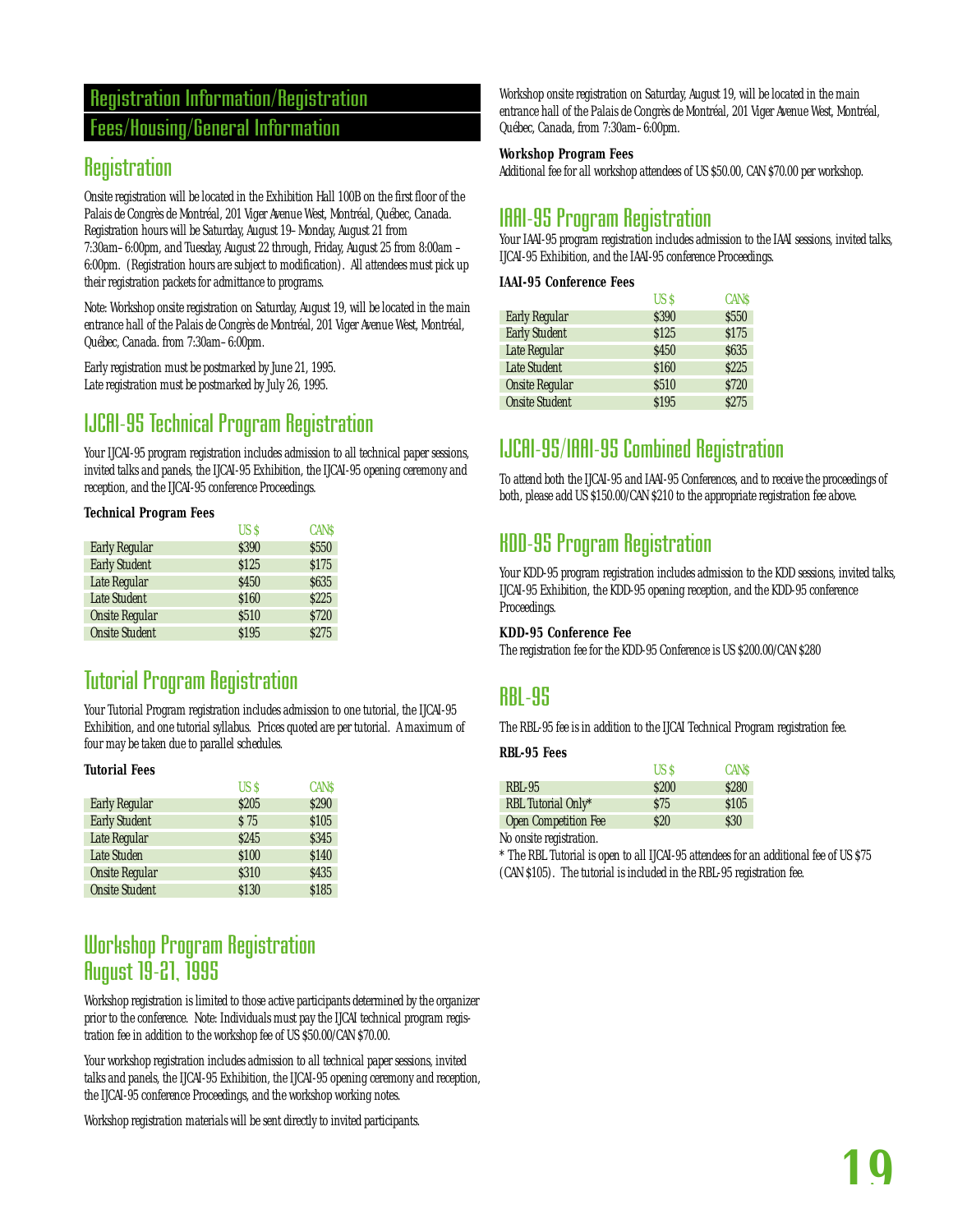### Accompanying persons are entitled to:

Attend the Official Opening Ceremony, the Opening Reception, and visit the IJCAI-95 Exhibition.

The registration fee for accompanying persons is US \$45/CAN \$63

### Payment and Registration Information

Prepayment of registration fees is required. Checks, international money orders, bank transfers and traveler's checks must be in US or Canadian dollars. American Express, VISA, Mastercard, and government purchase orders are also accepted. Registration postmarked after the July 26 deadline will be subject to on-site registration fees. The deadline for refund requests is August 2, 1995. All refund requests must be in writing. A US \$75.00/CAN \$100.00 processing fee will be assessed for all refunds. All refunds will be made at the conclusion of the Conference. Note: In case of Conference cancellation for reasons beyond the control of the IJCAI-95 organizers, the liability of the IJCAI-95 organization is limited to the fees already paid by the registrants and especially it will not be responsible for any personal inconveniences which may arise.

Student registrations must be accompanied by proof of full-time student status. Registration forms and inquiries should be directed to:

*IJCAI-95 AAAI 445 Burgess Drive Menlo Park, CA 94025, USA 415/328-3123, Fax: 415/321-4457 email: ijcai@aaai.org*

The registration form and brochure is available online: *email: ijcai@aaai.org world-wide-web: http://ijcai.org gopher: gopher://ijcai.org FTP: ftp://ijcai.org/pub/ijcai*

Email: mail to info@ijcai.org will be answered automatically with instructions on how to use the email server. Questions about the electronic information services can be directed at the IJCAI Electronic Information Director, Chris Welty at weltyc@ijcai.org.





### Accommodation



## **Hotels**

IJCAI-95 has reserved a block of rooms in Montréal properties at reduced conference rates. To qualify for these rates, housing reservations must be made with the Greater Montréal Convention and Tourism Bureau. The deadline for reservations is July 17, 1995. After this date convention rates may not apply and the IJCAI-95 Housing Bureau will be working on an availability basis. To make housing reservations telephone, fax or mail the enclosed Housing Application Form to:

*IJCAI-95 Housing Bureau 1555 Peel Street, Suite 600 Montréal Québec, Canada H3A 1X6 Phone: 514-844-0848 Fax: 514-844-6771*

Rooms will be assigned on a first-come, first-served basis. The IJCAI-95 Housing Bureau reserves the right to assign a hotel if your first choice is sold out and other choices are not included. All rooms are subject to a 7% federal and a 6.5% provincial tax. All changes and cancellations should be made directly with the IJCAI-95 Housing Bureau. Changes and cancellations must be made in writing to the Housing Bureau.

Confirmation of your reservation will be sent directly by the hotel. Include a first night deposit in CAN or US funds with your request. A check or credit card number is acceptable. All major credit cards are accepted. If checks are made out in US funds, please use the exchange rate of the day. Please make checks payable to IJCAI Housing Bureau. Refund of deposit will be made up to 72 hours prior to the date of arrival.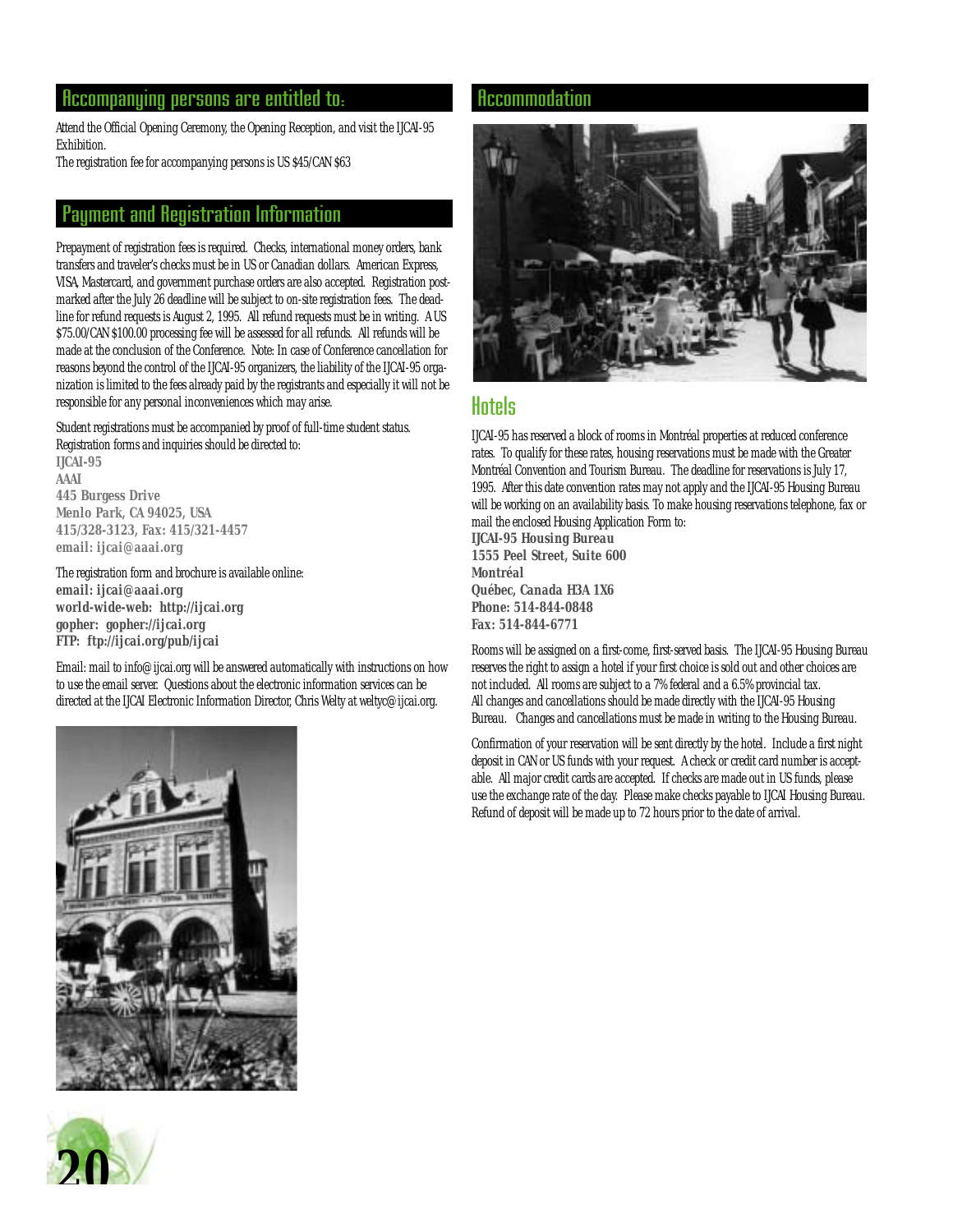

## Headquarters Hotel:

#### **The Queen Elizabeth (1)**

| 900 René-Lévesque Blvd, West                   |                   |
|------------------------------------------------|-------------------|
| Montréal, Québec Canada H3B 4A5                |                   |
| Single/double room                             | <b>CANS120.00</b> |
| Concierge level                                | CANS180.00        |
| Distance to Center: Approximately seven blocks |                   |

## Other Hotels:

### **Le Château Champlain (2)**

1 Place du Canada Montréal, Québec, Canada H3B 4C9 Single/double room CAN\$110.00 Distance to Center: Approximately eight blocks

**Hôtel Inter-Continental (3)**

360 rue St-Antoine Ouest Montréal, Québec, Canada H2Y 3X4<br>Single/double room CAN\$130.00 Single/double room Distance to Center: Two blocks

#### **Holiday Inn Centre-Ville (4)**

| 99 avenue Viger ouest            |                   |
|----------------------------------|-------------------|
| Montréal, Québec, Canada H2Z 1E9 |                   |
| Single room                      | <b>CANS109.00</b> |
| Double room                      | <b>CANS119.00</b> |
| Triple room                      | <b>CANS129.00</b> |
| Distance to Center: One block    |                   |

Hotel rooms are priced as singles (1 person, 1 bed), doubles (2 persons, 2 beds), triples (3 persons, 2 beds).

## Student Housing **(5)**

IJCAI-95 has reserved a block of dormitory rooms at McGill University for student housing during the conference. Accommodations are single rooms with shared male or female washrooms. Linen and towels are provided upon arrival. The location of the McGill's Coed Residences is 3935 University Street, Montréal. Buses from the corner of Pine Avenue and University Street run every 15 minutes to the métro station for transfer to the Palais de Congrès. The ride from the dorms to the Palais de Congrès takes approximately 15 minutes.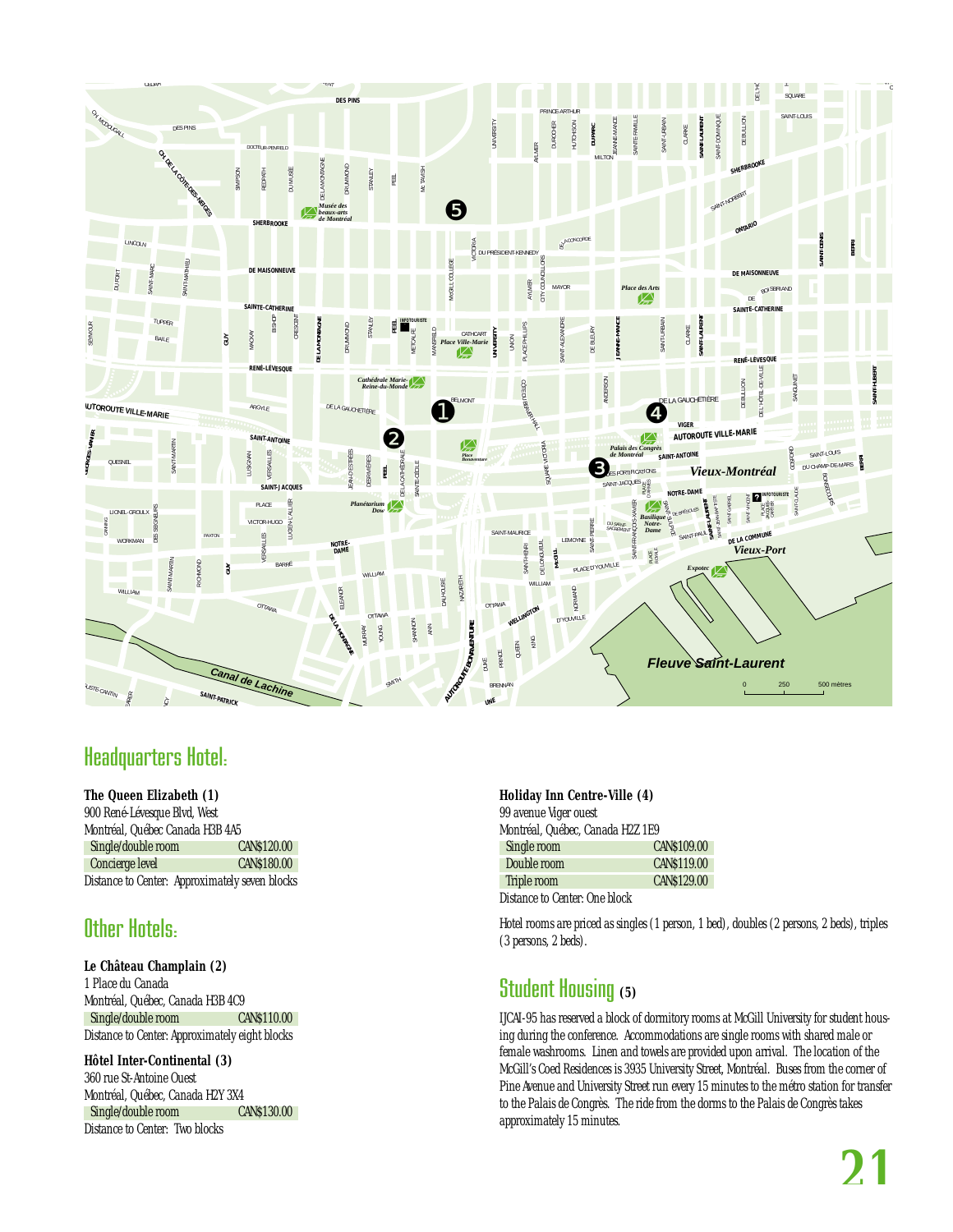Single room rate per person and night: CAN\$ 28.00 (proof of full time student status must be included with the housing reservation form. Reservations must be made by July 18, 1995. A reservation form is enclosed in this brochure. Reservations are confirmed upon receipt of a CAN\$ 28.00 deposit per person, applicable towards the residence fee. Checks, money orders drawn on a Canadian bank, and VISA and Mastercard are accepted. If checks are made out in US funds, please use the exchange rate of the day. This deposit is nonrefundable should you cancel. Please make checks payable to McGill University.

Reservations should be sent to: Summer Accommodations McGill University Residences File AAAI400 3935 University Street Montréal, Québec, Canada H3A 2B4 Fax: 514-398-6770 Email: reserve@residences.ian.mcgill.ca

Parking is available on campus and the cost is CAN \$25 per week, or CAN\$ 10.00/day. Please ask at the registration counter for more information.

### Location and Travel

## **Airports**

There are two airports in Montréal: Dorval and Mirabel. Dorval serves flights from USA and Canada, and Mirabel serves all flights other than North America. Dorval is located 14 miles/22 km from downtown Montréal, and Mirabel is 34 miles/55 km from downtown. It takes 25 minutes to get from Dorval to downtown, and 45 minutes from Mirabel to downtown. There are shuttles and taxis from both airports.

## Air Transportation and Car Rental

#### **Montréal – Get there for less – win free travel!**

American Airlines and Air Canada are the official co-carriers for IJCAI-95. On American, save 5% on lowest available fares, some restrictions apply. Save 10% on lowest unrestricted coach class fares, with 7 days advance purchase. Travel between August 17-28, 1995. On Air Canada save from 15% to 50% on applicable fares.

For lowest available fares on *any* airline, make your reservations with Conventions in America, the official travel agency for IJCAI-95, at 1-800-929-4242 or 619-678-3600 (fax: 619-678-3699) and ask for Group #428. You will automatically be entered in a drawing for two round trip tickets on American Airlines domestic route. Winner will be drawn at the convention. Plus receive free flight insurance of \$100,000 and another chance to win free travel worldwide in the bi-monthly drawings. If you call direct: 1-800-433-1790 for American, ask for Index #S9272. Air Canada 1-800-361-7575, CV #950223. (Reminder: you must book through Conventions in America to be entered in the drawings).

### **Car Rental**

Hertz has been designated as the official rental car company for the IJCAI-95 Conference. Save on Hertz Rent A Car with rates starting as low as \$44.99/day (Canadian dollars). You can book your car through Conventions in America at the same time you book your airline ticket, or call Hertz directly at 1-800-654-2240, and give the code CV #17158.

## Ground Transportation and Airport Connections

The following information provided is the best available at press time. Please confirm fares when making reservations.



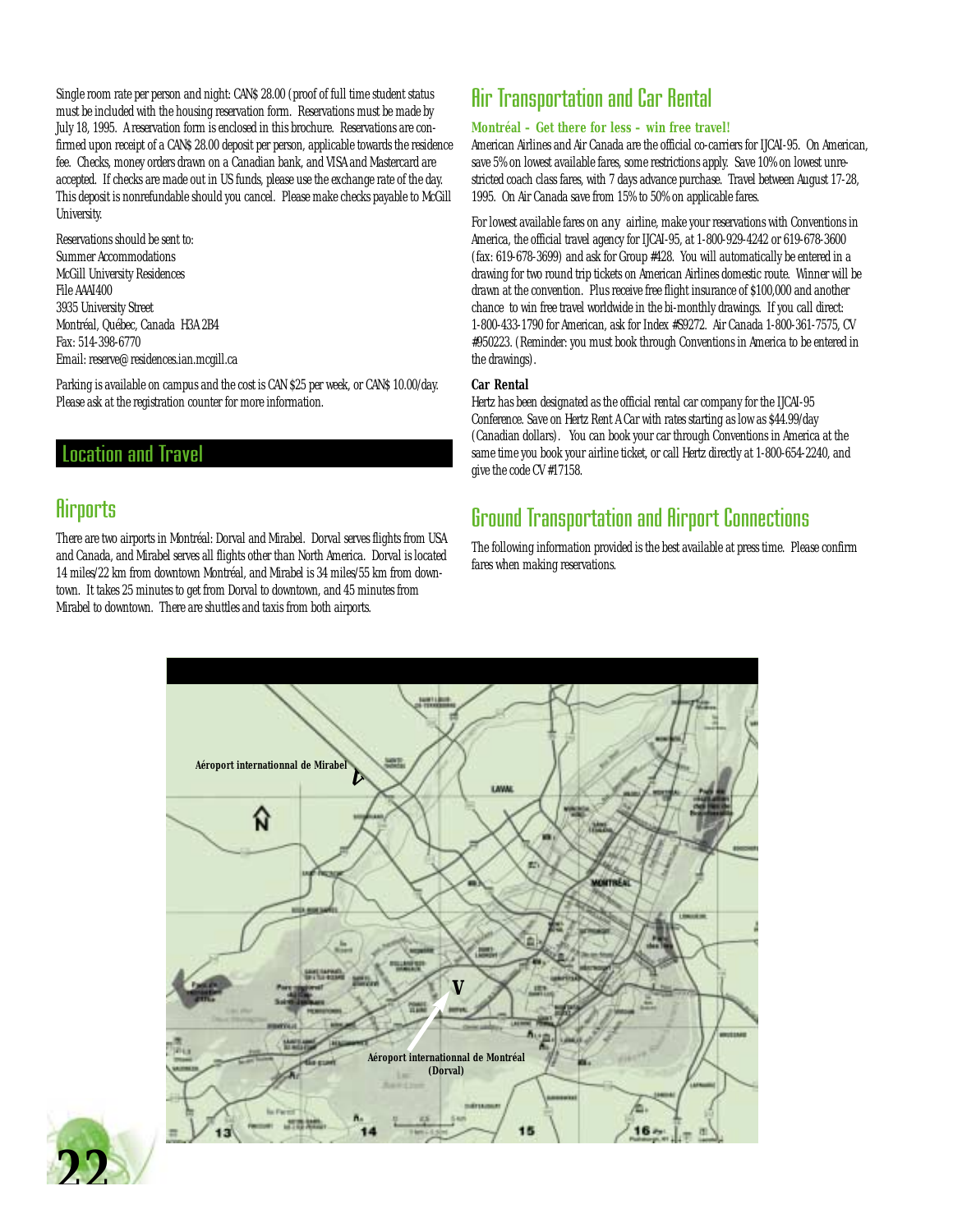#### **Dorval**

The airport transfer to downtown costs CAN\$8.75. It leaves Dorval every 20 minutes from Monday to Friday, and every 30 mintes on the weekend. First departure at 7:00am – last departure 12:00 midnight (or with the last flight coming in to Dorval if a delay should occur) every day. The transfer is free of charge for children under 5 years.

#### **Mirabel**

The airport transfer to downtown costs CAN \$14.00. The shuttle leaves the airport every 30 mintes between 12:00pm and 8:00pm. After 8:00pm until 12:00 midnight, the shuttle leaves every hour.

#### **Taxi**

From Dorval Airport to downtown: approximately CAN \$23 + tip. From Mirabel Airport to downtown: approximately CAN \$55-60 + tip.

#### **Rail**

Amtrak operates from destinations in USA and VIA Rail operates from destinations in Canada. The central station is located at 935 de La Gauchetière Street West, Montréal. Via Rail (Montréal) 514-871-1331 Amtrak (Montréal) 1-800-835-8725

#### **Métro (subway)**

The métro has a well-deserved reputation for efficiency – frequent (every 3-7 minutes), fast, quiet, and except at rush hour, relatively uncrowded. Most of the major conference hotels are near a Métro entrance. The Palais de Congrès de Montréal is directly accessible by subway. The system consists of 65 stations on 4 color-coded interconnecting lines covering 64 kilometers. The métro runs from 5:30 am to 1:00 am. Métro six-day passes are available for CAN\$18.00. A one way ticket costs CAN \$1.75 regardsless of your destination. For information call 514-280-5668, fax: 514-280-5020.

#### **Parking**

There is indoor and outdoor parking available at the Palais de Congrès de Montréal. The weekend fee is CAN \$10.00/day. During the week, the daily rate varies depending on the day, but the highest rate is CAN\$ 11.50 per day.

#### **Visas**

Some foreign travellers require a visa for entry into Canada. Please check your eventual visa requirements with your travel agency, or with a Canadian consular officer. Make your travel plans well in advance to allow enough time for the processing of your visa application, if necessary.

### Child Care

Babysitting and child care services are available from Les Congrès Animés, Inc. at the Queen Elizabeth. Rates are CAN \$5.00 per hour and child. Meals are CAN \$3.00 per meal. Reservations must be made in advance along with a deposit. For more information, please contact Denise Miller, Les Congrès Animés, Inc., phone: 514-938-1397, fax: 514-938-9605. (This information is for your convenience, and does not represent an endorsement of Les Congrès Animés, Inc. by IJCAI-95 sponsors.)

**Disclaimer:** In offering American Airlines, Air Canada, Hertz Car Rental, Les Congrès Animés Child Care, JPdL Multi Management Inc., McGill University and all other service providers, (hereinafter referred to as «Supplier(s)» for the International Joint Conference on Artificial Intelligence, the Innovative Applications Conference, and the Conference on Knowledge Discovery and Data Mining, IJCAI-95 sponsors act only in the capacity of agent for the Suppliers which are the providers of the service. Because the IJCAI-95 sponsors have no control over the personnel, equipment or operations of providers of accommodations or other services included as part of the IJCAI-95, IAAI-95 or KDD-95 program, IJCAI-95 sponsors assume no responsibility for and will not be liable for any personal delay, inconveniences or other damage suffered by conference participants which may arise by reason of (1) any wrongful or negligent acts or omissions on the part of any Supplier or its employees, (2) any defect in or failure of any vehicle, equipment or instrumentality owned, operated or otherwise used by any Supplier, or (3) any wrongful or negligent acts or omissions on the part of any other party not under the control, direct or otherwise, of the IJCAI-95 sponsors.

### General Information

#### **Montréal – C'est magnifique!**



Montréal is a thriving cosmopolitan city full of Latin ambiance and «joie de vivre» rarely found anywhere else. From its roots as a small French colony founded in 1642, Montréal first developed into a bustling trade center at the hands of British merchants. The city subsequently became a multicultural center, enriched by the dedicated work and tradition of immigrants from every continent. Montréal is one of the largest bilingual cities in the world, and the language of the majority is French. Collectively, Montrealers speak 35 different languages and practice 30 different religions. People living here have arrived from at least 80 diverse countries. English is very much in evidence as well.

The downtown core lies between the St. Lawrence River and Mount Royal. Old Montréal was the earliest settled section of the city, but over time the city expanded uphill toward the mountain (Mount Royal). Today, Old Montréal is a virtual outdoor museum of historic buildings and monuments commemorating many events depicting Montréal's three-and-a half centuries of growth. In honor of the city's 350th birthday, the Old Port waterfront was renovated in the summer of 1992, giving one access to the Lachine Canal with its bicycle path, walking trails and breathtaking scenery. Montréal certainly can boast a rich and colorful history unique in its charm and in its European flavor.

## Climate and dress

At the end of August, the weather is usually very sunny and warm with high temperatures between 70–80 degrees F (22–27 degrees C). A light sweater or jacket might be needed for evenings.

### Language

French and English

### Currency

The Canadian currency units are dollars and cents, with one dollar equalling 100 cents. Approximate rates of exchange in early March 1995 were:

| <b>USS1.00</b> |     | <b>CANS1.40</b> |
|----------------|-----|-----------------|
| 100 Yen        | $=$ | <b>ANS1.47</b>  |
| 1 German Mark  | $=$ | <b>CANS0.97</b> |
| 1 English £    | $=$ | CANS2.26        |
| 1 French Franc | =   | <b>CANS0.27</b> |

All major credit cards are accepted in all hotels, most restaurants and department stores.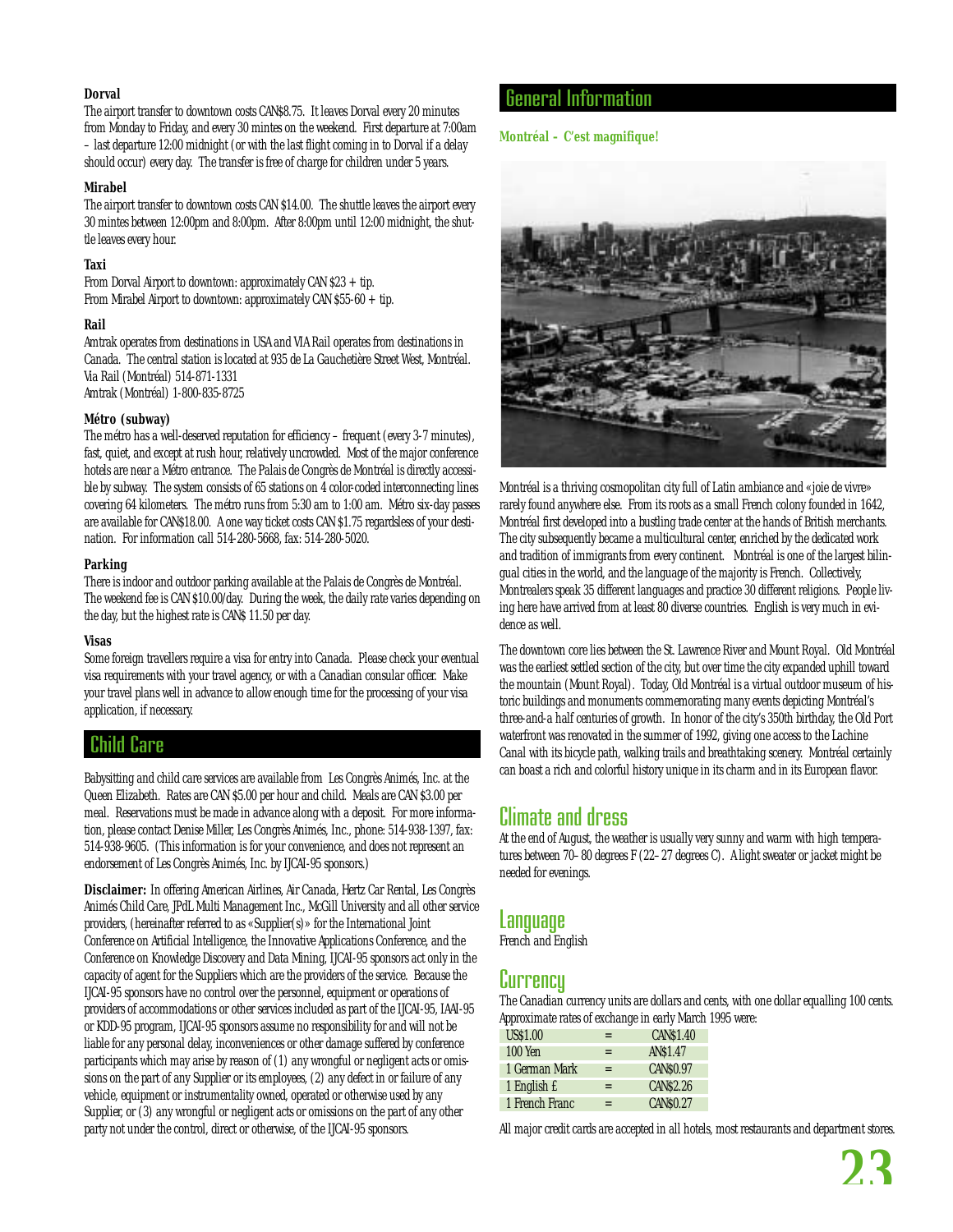## **Banking**

Banks in downtown Montréal are usually open Monday–Friday from 9:00am–5:00pm. Automatic teller machines are available throughout town.

## Metric Conversion

Canada operates on the metric system of weights and measures. Visitors will find weather temperature reports given in degrees Celsius, gasoline sold by the litre (milk and wine by millilitres and litres) grocery items in grams and kilograms, fabric lengths in metres, and road speeds posted in kilometres per hour.

## **Taxes**

A federal tax (GST) of 7% is now applied to most goods and services in Canada. A Québec provincial tax of 6,5% is added to all goods and services. Non-residents can apply for a GST rebate on most goods (there are exceptions) purchased for use outside Canada as well as on short-term accommodations. Rebates can be claimed in person at participating Canadian Duty Free Shops at border crossings or airports, or by completing and mailing the rebate form. Refunds of the 6,5% provincial taxes are also available for purchases exceeding CAN\$500. Retailers have forms available.

## **Tipping**

In general, a tip of 15 percent is given to waiters, waitresses, hairdressers, taxi drivers, etc. Bellhops, doormen, porters, etc., at hotels, airports and railway stations are generally paid CAN \$1.00 per item of luggage.

## Visitor Information

Infotouriste is an international tourist information center in downtown Montréal. This one-stop center provides visitors with tourist information and services such as travel planning, information on activities, and attractions.

#### **Infotouriste**

1001 Square Dorchester Montréal, Québec, Canada H3B 1G2 Phone: 514-873-2015 Toll free: 1-800-363-7777

## **Restaurants**

| Restaurant category | <b>Breakfast</b>  | Lunch     | Dinner           |
|---------------------|-------------------|-----------|------------------|
| <b>Fast Food</b>    | $CANS3-4$         | $CANS5-8$ | $CANS7-10$       |
| <b>Economy</b>      | CANS <sub>5</sub> | CANS8-12  | CANS10-20        |
| Deluxe (hotels only | $CAN15-25$        | CANS15-35 | <b>CANS25-50</b> |
| for breakfast)      |                   |           |                  |

## **Excursions**



IJCAI-95 has arranged with JPdL Multi Management Inc. to offer IJCAI-95 attendees a special tours program that includes some of the highlights of Montréal, and Québec. Please check the appropriate box on the registration form to receive further information about these exciting tours.

### **Wednesday, August 23, afternoon tours**

*Montréal City Tour – 1/2 Day Overview* Duration: 3-4 hours Price: CAN \$34.00 per person

This half-day city tour, ideal for first-time visitors, takes participants past some of Montréal's most important sites, including: Historic Old Montréal, Notre Dame Basilica, The Olympic Park, Mount Royal, the Latin Quarter and more.

### *Walking tour of Old Montréal: «350 Years of History»*

Duration: 3 hours

Price: CAN \$29.00 per person

Participants will be enchanted with the rich cultural heritage of Old Montréal, which boasts one of the greatest concentrations of 17th, 18th and 19th century buildings on the continent, marked by cobblestone streets, monuments, and historic squares. In small groups of ten to fifteen people and accompanied by an experienced professional guide, participants will explore some of the many historical treasures of one of North America's oldest cities.

#### *Cruise on the St. Lawrence River*

Duration: 3-4 hours (including transfer time) Price: CAN \$40.00 per person

Aboard the 290 passenger M/V Concordia or the 400 passenger M/V Montréal, participants will enjoy a scenic view of the shores of Montréal and area from the vantage point of the mighty St. Lawrence River. On board, participants will see the sights of the Old Port, the skyline of Old Montréal set against that of the modern downtown core, St. Helen's Island, Man and his World on Notre-Dame Island, site of the 1967 World Fair, and the Jacques-Cartier Bridge, to name but a few.

### *Hydro Québec's «Electrium»*

Duration: 4 hours

Price: CAN \$42 per person

On the grounds of its research insitute, participants will tour Hydro Québec's recently opened electric and magnetic field centre. Located close to a 735-kV line, the centre will offer visitors state-of-the-art knowledge on electric and magnetic fields. The tour will explore electric and magnetic fields; how they are generated, where they are found, how